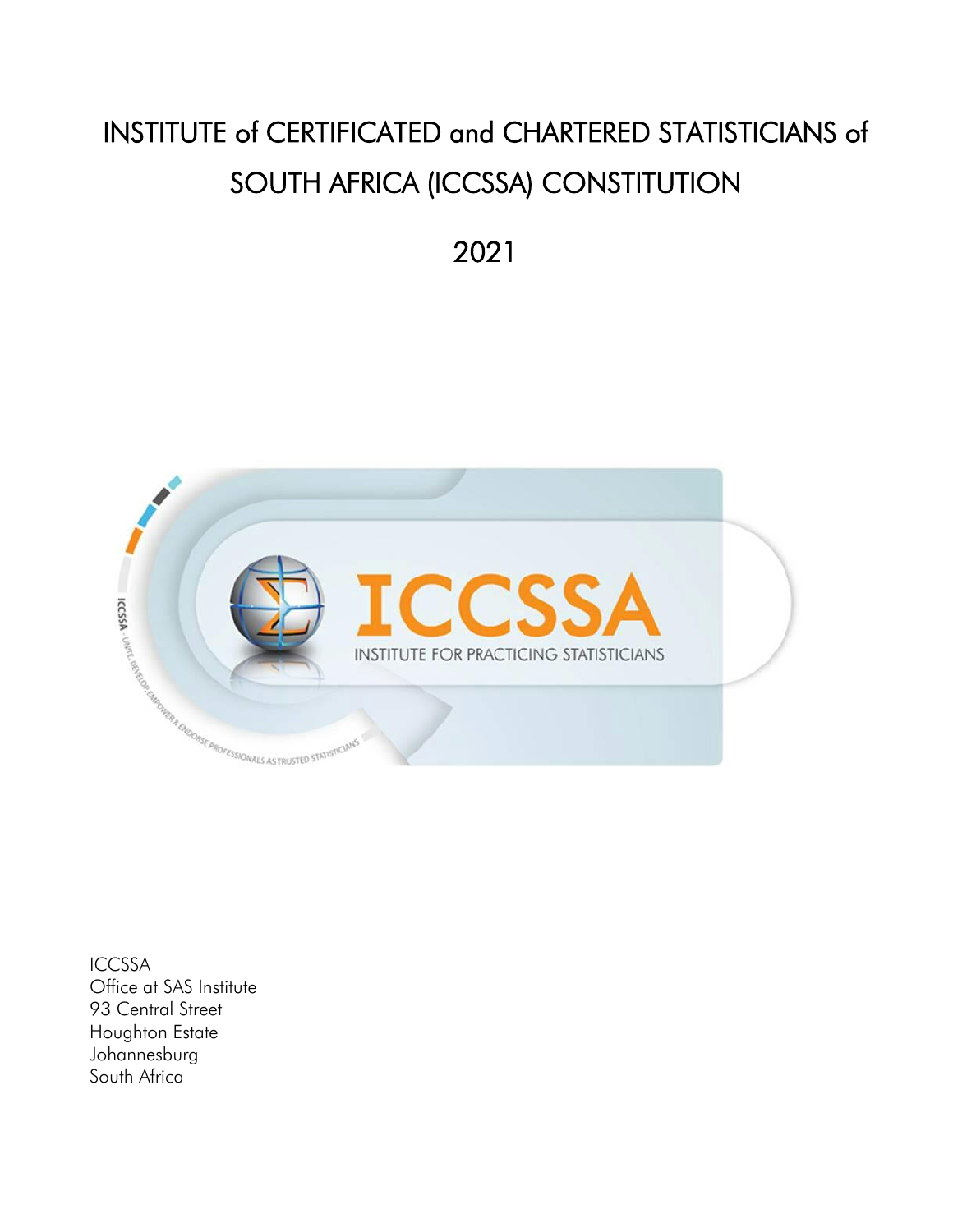

### **Table of Contents**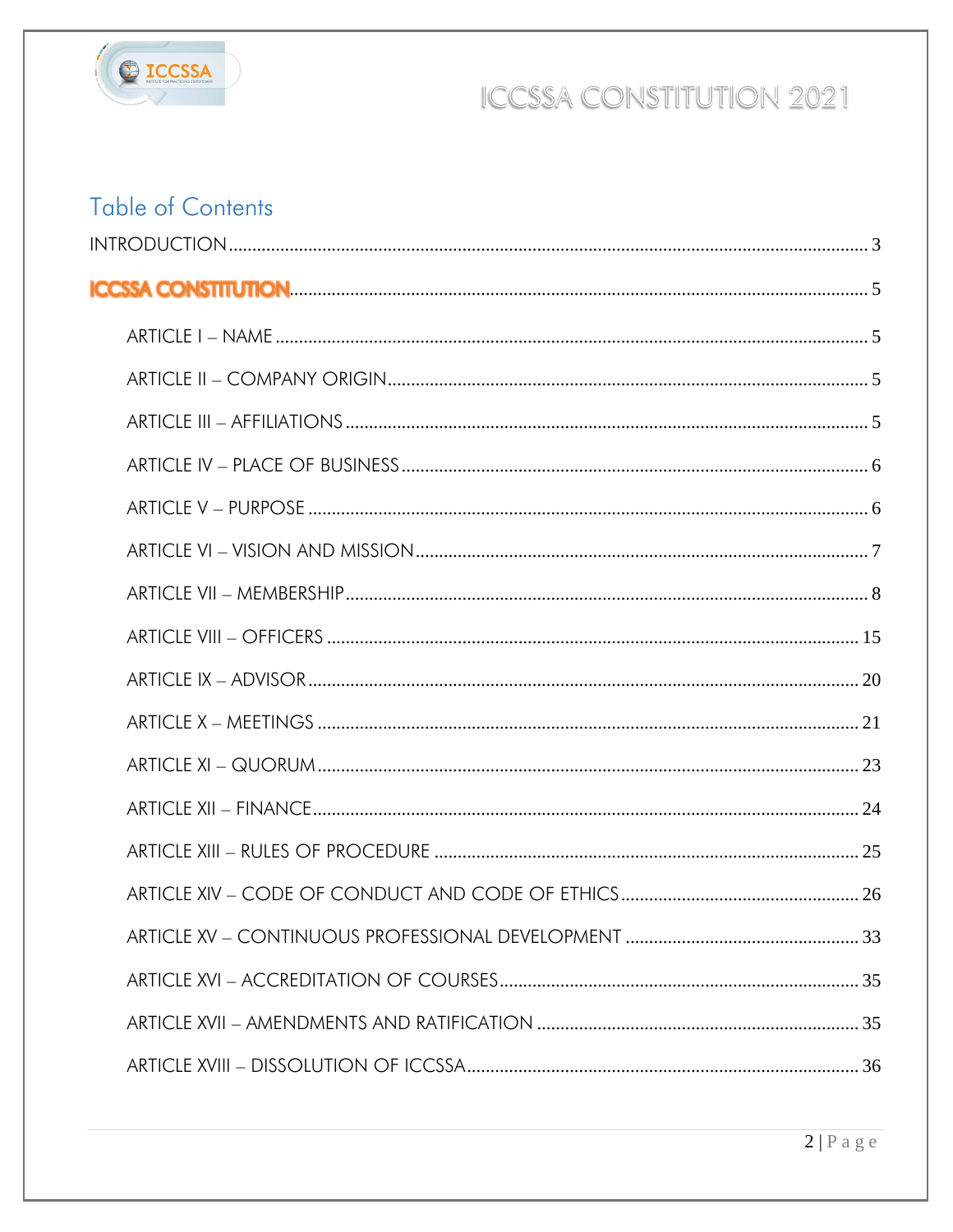

### **INTRODUCTION**

<span id="page-2-0"></span>This document sets out the Constitution and Bye-Laws for the Institute for Certificated and Chartered Statisticians of South Africa (ICCSSA). The Constitution and Bye-Laws are important regulations, which govern the organisation and provide guidelines for meetings. These basic documents are also important because they state the rights and responsibilities of the members, officers and committees, which comprise the organisation. The Constitution is formally governed and approved by the General Assembly (GA), while the Bye-Laws are managed and approved by the Board of Institute (BoI).

#### CONSTITUTION AND BYE-LAWS

There is often confusion over the use of the terms of reference "Constitution" and "Bye-Laws". However, there are important differences between the two that should be recognised. The *Constitution* contains the fundamental principles of an organisation and determines the responsibilities and rights of its officers and members. The *Bye-Laws* deal with the detailed procedures and working guidelines of the organisation and determine the routine operations of the organisation. Both the Constitution and Bye-Laws are divided into parts, called *articles*. As necessary, the articles can then further be divided into sections and subsections.

#### WHY HAVE A CONSTITUTION?

By definition an organisation is a "body of persons organised for some specific purpose, as a club, union or society". The process of writing the Constitution will serve to clarify the purpose of ICCSSA, delineate ICCSSA's basic structure and provide the cornerstone for building an effective group. It also allows members and potential members to have a better understanding of what the ICCSSA is about and how it functions.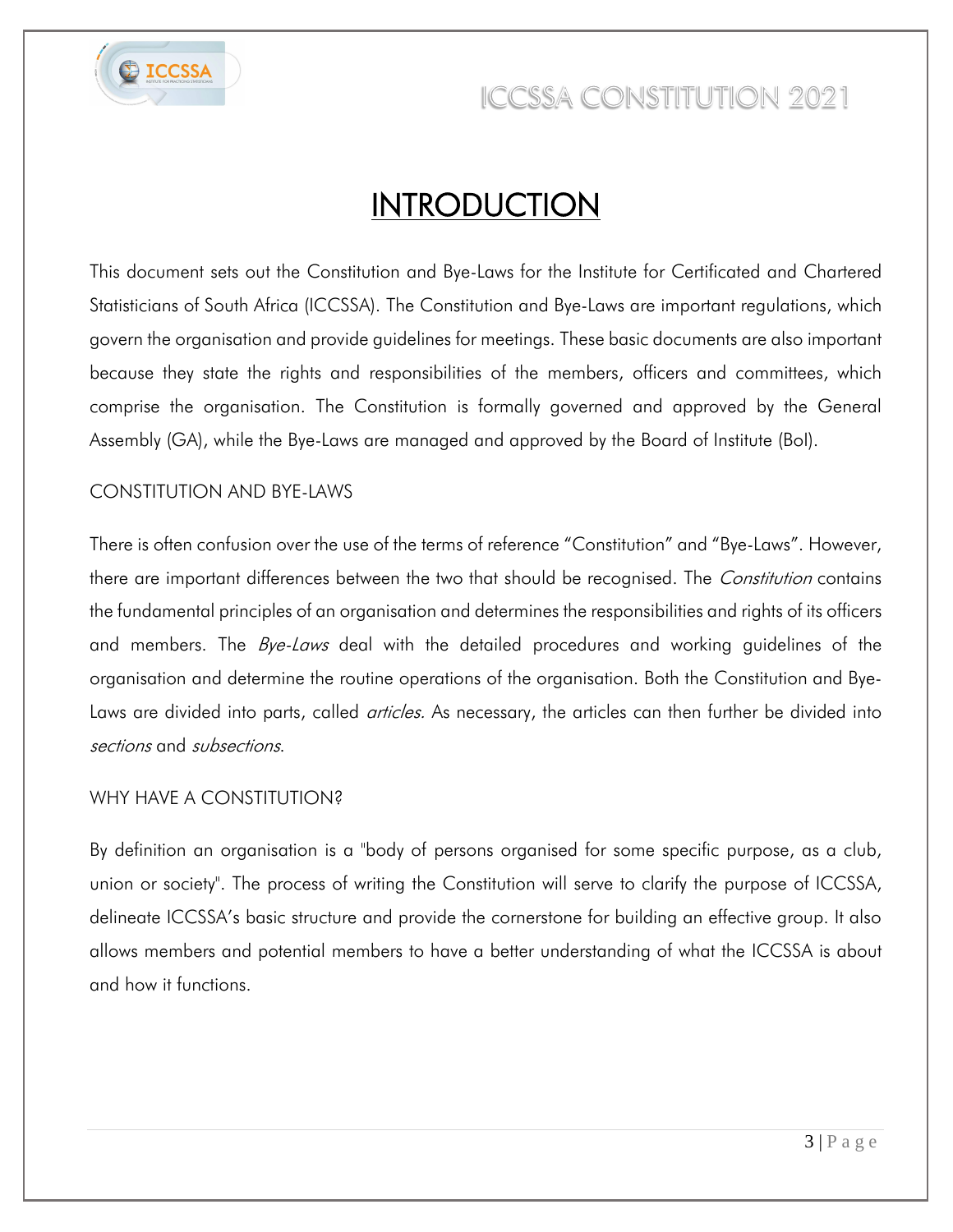

#### WHY HAVE BYE-LAWS?

The Constitution covers the fundamental principles but does not prescribe specific procedures for operating within ICCSSA. Bye-Laws detail the procedures members must follow to conduct business in an orderly manner. They provide further definition to the Articles of the Constitution and can be changed more easily as the needs of ICCSSA change.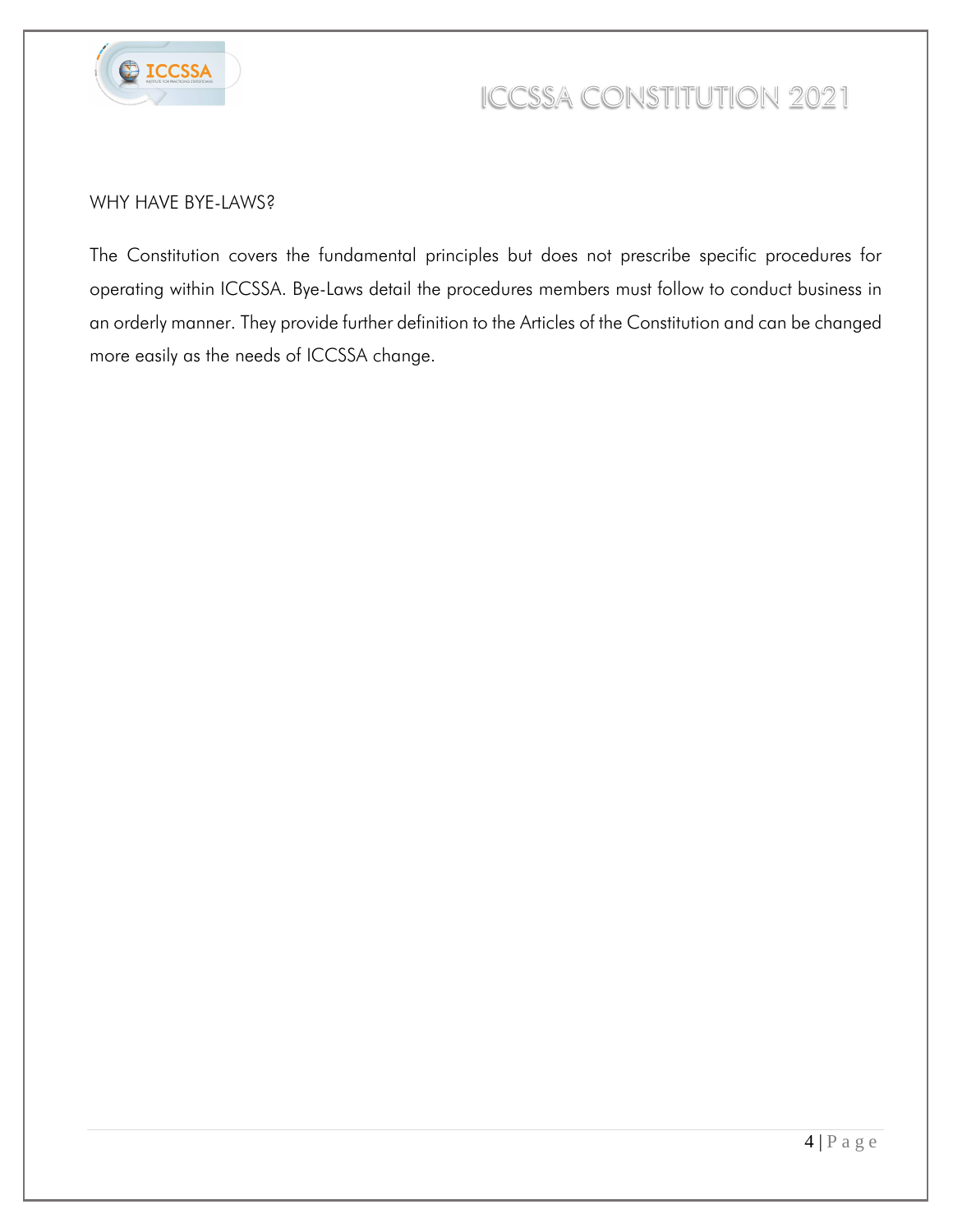<span id="page-4-0"></span>

# **ICCSSA CONSTITUTION**

### ARTICLE I – NAME

<span id="page-4-1"></span>The Institute shall be known as the INSTITUTE of CERTIFICATED and CHARTERED STATISTICIANS of SOUTH AFRICA herein referred to as ICCSSA or as Institute. ICCSSA is a private non-denominational, apolitical, non-racial body and was registered as a non-profit company (Reg. No. 2012/034629/08) during 2012. ICCSSA is registered as "Chartered Statisticians of South Africa". It is competent to act in its own name (as body corporate) as plaintiff and defendant in court. Furthermore, ICCSSA has a marketing or branding name, namely "Institute for Practicing Statisticians". The time duration of ICCSSA is unlimited.

### ARTICLE II – COMPANY ORIGIN

<span id="page-4-2"></span>ICCSSA, managed by the Board of the Institute (BoI), was founded in Johannesburg, province of Gauteng, Republic of South Africa and launched on the 13 June 2011 by means of a Charter from the Hon. Minister Trevor Manuel.

### ARTICLE III – AFFILIATIONS

<span id="page-4-3"></span>ICCSSA has been recognised since 19 February 2014 by the South African Qualifications Authority (SAQA) as the statistical professional body in SA for the purposes of the National Qualifications Framework (NQF) Act, Act 67 of 2008 and SAQA has approved the registration of the Chartered Statistician (ChM) and Certificated Statistician (CeM) for professional designations on the NQF. ICCSSA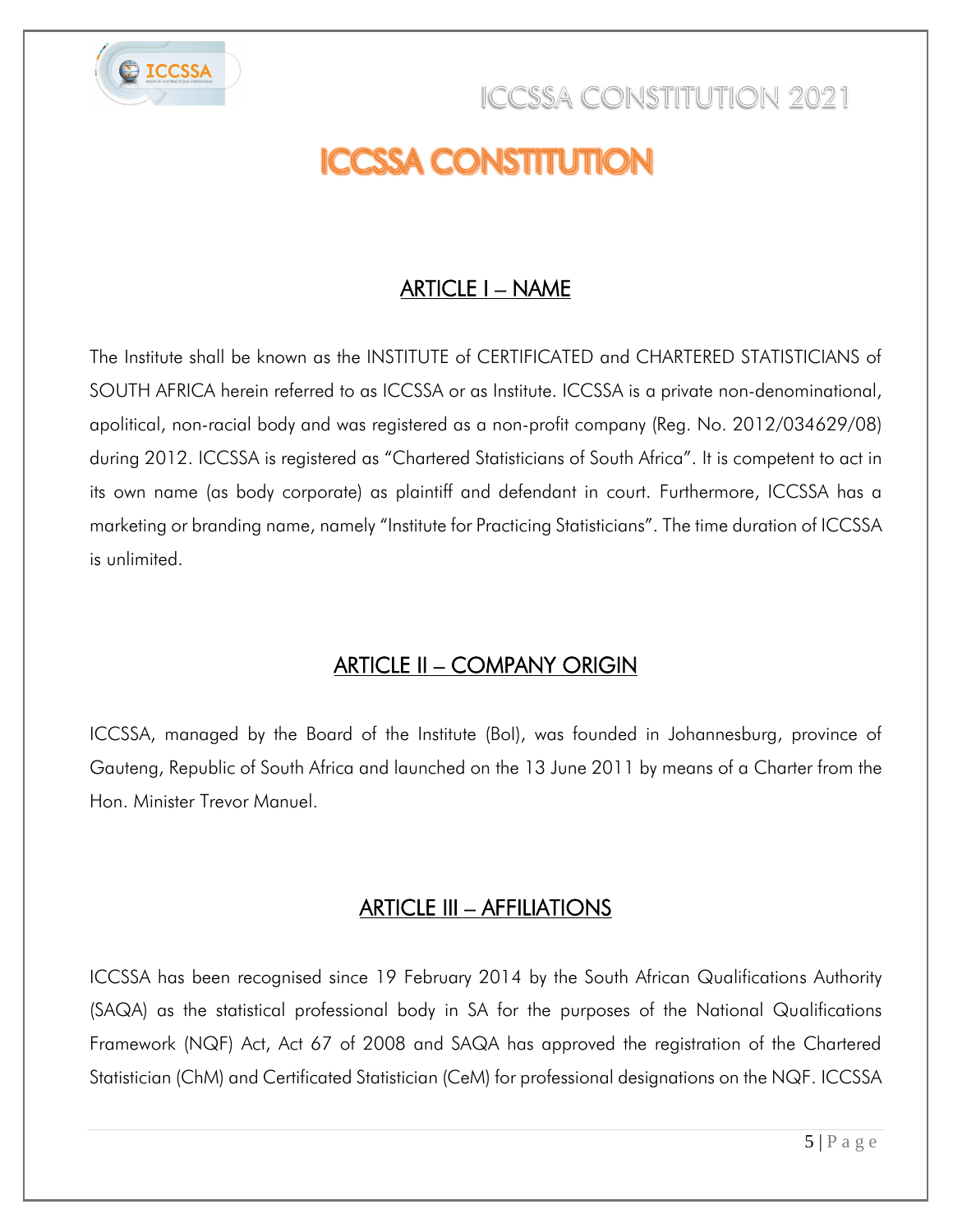

is also a voluntary association of the South African Council for Natural Scientific Professions (SACNASP). ICCSSA's Constitution and Bye-Laws pledge alignment with the regulations and directives of SAQA and SACNASP. ICCSSA will build relationships and affiliations with organisations that promote the field of statistics.

### ARTICLE IV – PLACE OF BUSINESS

<span id="page-5-0"></span>The BoI actions its operations from venues provided by sponsors. These would be updated from time to time in the Bye-Laws.

### ARTICLE V – PURPOSE

#### <span id="page-5-1"></span>V. THE PURPOSE OF ICCSSA IS:

- V.1. To promote the status of professional Statisticians in the South African private and public sectors.
- V.2. To provide a forum for the exchange of Statistical knowledge among members, for the benefit of South Africa.
- V.3. To promote publications and other works pertaining to practicing Statisticians and to recognise merit in such publications and works.
- V.4. To lead, direct and influence policy in Statistics for the public, private and educational sectors.
- V.5. To promote and advance education and training of Statistical Sciences in South Africa.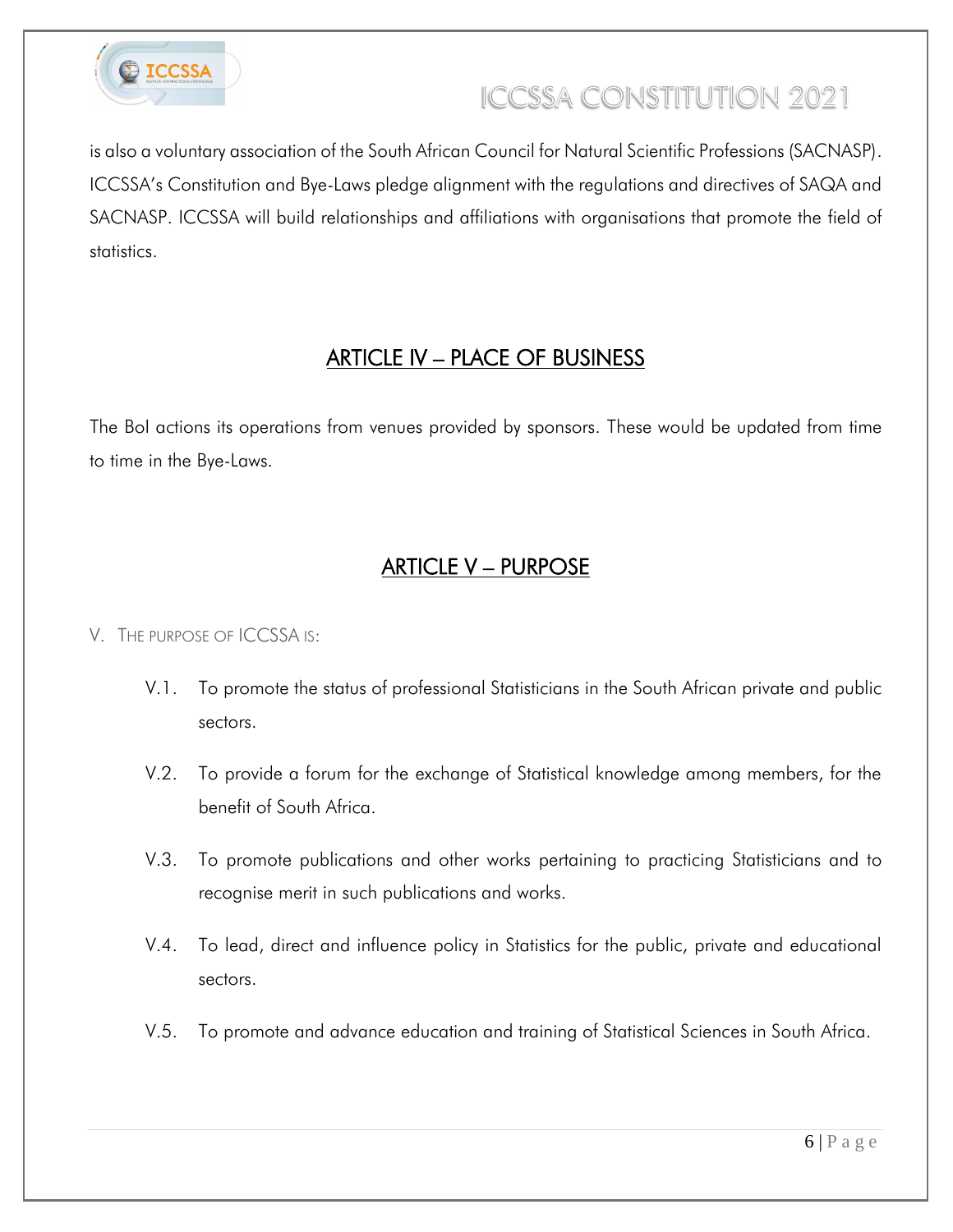

- V.6. Through effective financial management, ensure that maximum feasible short, medium and long-term advantages accrue to the Members of the Institute in the form of its stability, facilities, benefits and activities.
- V.7. To preserve the rights of statisticians of Professional status, by means of working closely with appropriately legislated affiliated bodies, in the publication of statistics (e.g. data, forecasts, estimations, confidence intervals) and statistical models utilised in the derivation of statistics.
- V.8. To forge alliances with similar International entities.

### ARTICLE VI – VISION AND MISSION

#### <span id="page-6-0"></span>VI.1. ICCSSA VISION:

ICCSSA is the essential body for practising statisticians. It establishes a united and collaborative environment through recognising, empowering, providing true representation and continuously improving the competency of statisticians with the aim to be a respected, professional and well governed organisation.

#### VI.2. ICCSSA MISSION:

ICCSSA will provide an operational function to:

- Get buy-in from business, science councils, government departments and universities to support the statistical profession
- Implement a process for application and recruitment of members
- Ensure financial sustainability
- Create market awareness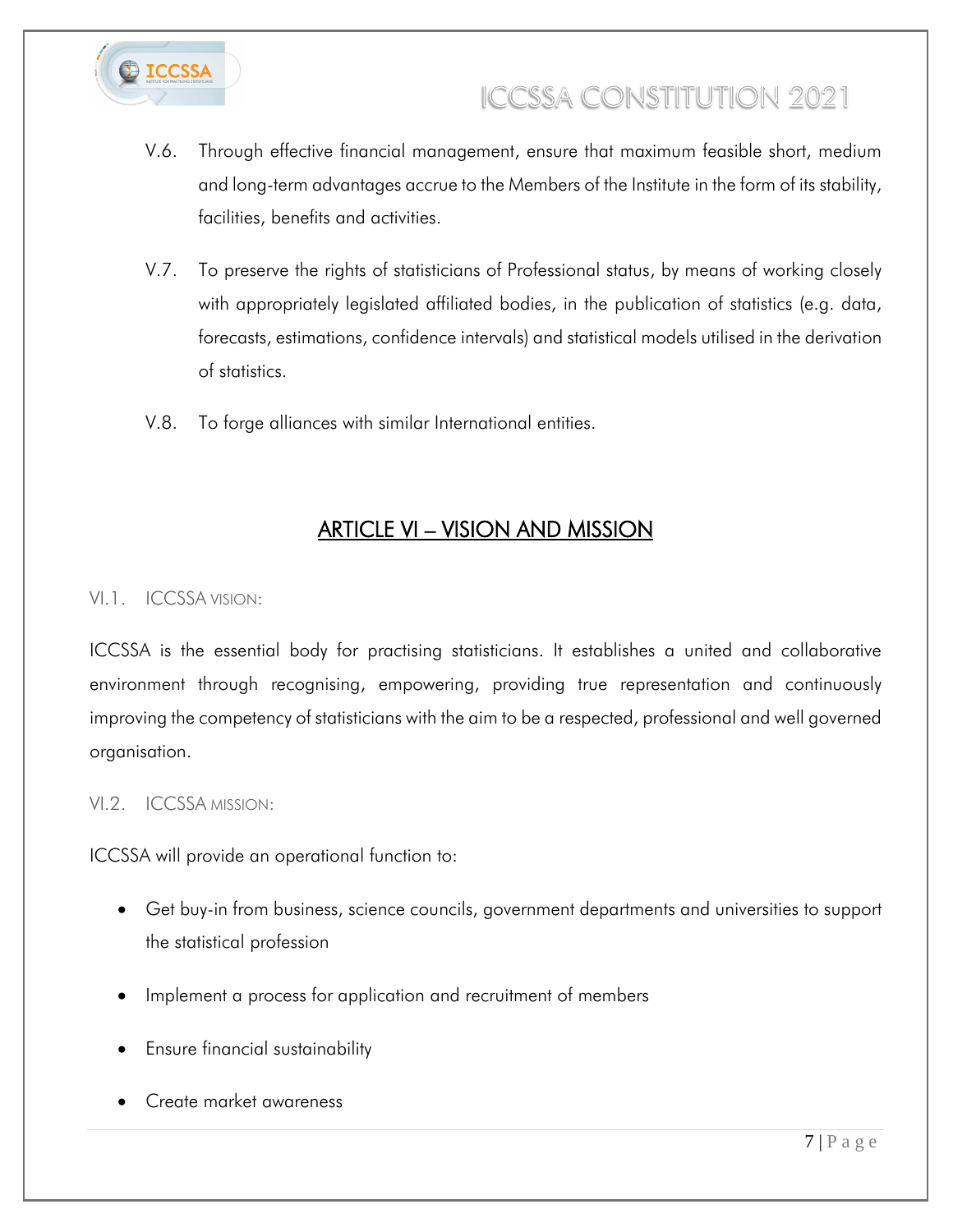

- Engage with stakeholders to establish a Continuous Professional Development (CPD) programme
- Organise activities to unite, attract and empower members

### ARTICLE VII – MEMBERSHIP

#### <span id="page-7-0"></span>VII.1. ELIGIBILITY

Membership shall be open to any persons regardless of race, colour, religion, sex, nationality, age, sexual orientation, gender identity and/or gender expression, marital status, veteran status or disability, but restricted to persons who have an active interest in the objectives of the Institute and meets the respective criteria of the membership category applied for. Every member is required to uphold the dignity of the profession of Statistician in a strictly ethical manner.

Disclaimer: Membership of the Institute does not entitle any individual or affiliated organisation to any claim to the assets of the Institute. No member or affiliated organisation shall, as a consequence of membership, incur any liability in respect of any claim or action against the Institute.

#### VII.2. SELECTION

- VII.2.1 New members are expected to apply as per the ICCSSA Constitution and Bye-Laws.
- VII.2.2 The appointed Adjudication Review Committee (ARC) will review applications and decide on membership.
- VII.2.3 The decisions taken by the ARC must be tabled at the next BoI meeting for notification purposes.
- VII.2.4 A candidate for election to membership of the Institute or for transfer to another grade of membership or transfer to another field of practice (FoP) shall be duly notified of the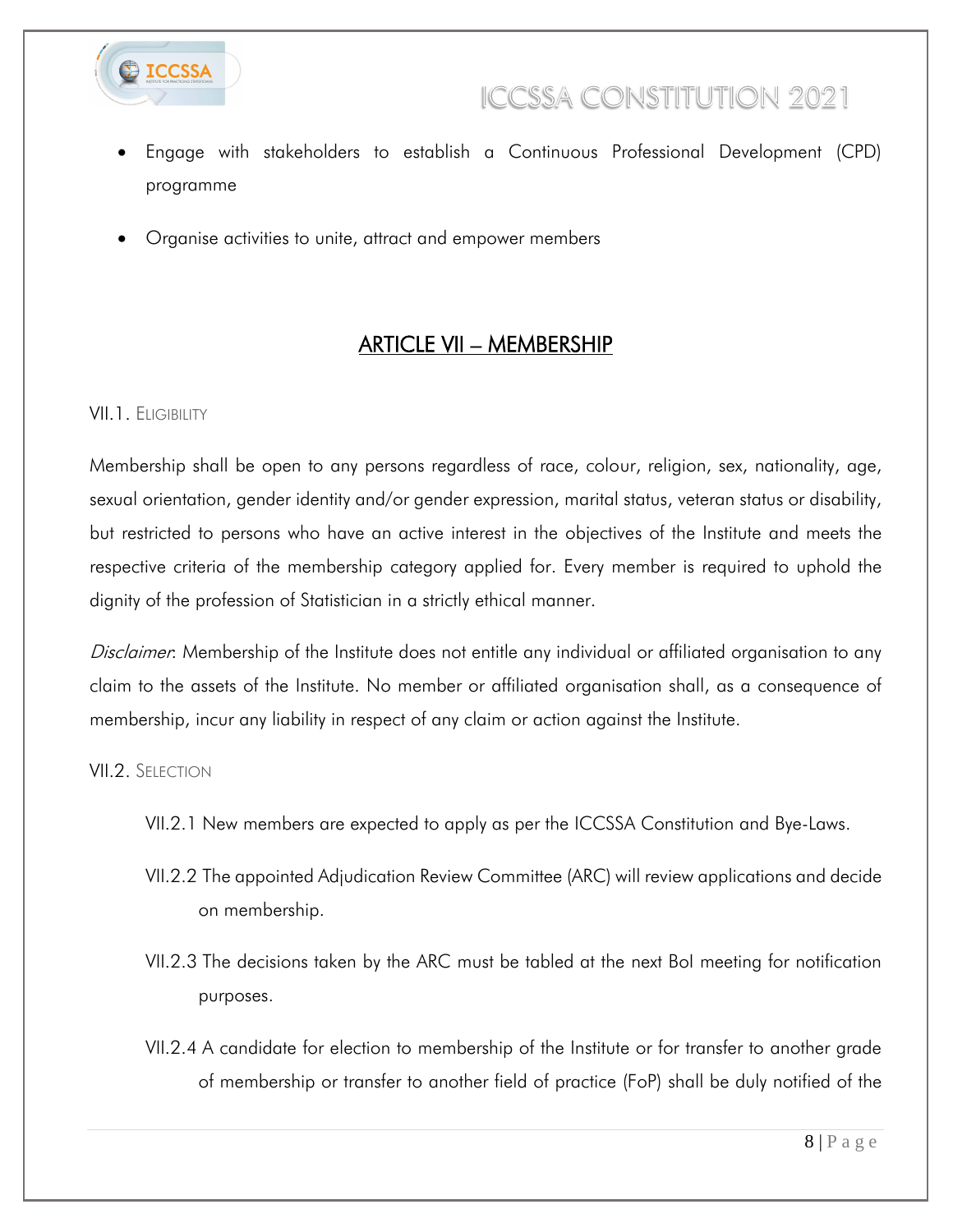

ARC decision, in writing (including email), by the Institute Secretary or Administrative Officer regarding their application.

VII.3. CLASSES / TYPES OF MEMBERSHIP

There shall be three membership categories: Chartered Members, Certificated Members, and Associated Members. Only Certificated and Chartered Members have the right to vote on matters concerning the affairs of the Institute.

Only a member of the Institute shall be entitled to use the authorised letters, as set out in the Constitution (ref VII.3.1), designating their type of membership in the Institute.

All Members should participate during the life of ICCSSA and must be compliant to the Constitution, Bye-Laws and the deliberation of the Assemblies, co-operating materially and morally at the operations of ICCSSA.

Applicants who graduated from non-South African Universities will be assessed based on SAQA recommendation (ref VII.2).

VII.3.1 Chartered Members (ChM):

*VII.3.1.1* ChMs must at least be in possession of an Honours Degree (SAQA approved NQF level 8) or a Postgraduate Diploma (SAQA approved NQF level 8) from a South African University or an equivalent qualification from an international university with SAQA NQF Level 8 approval, with a major in Statistical Sciences.

 $VII.3.1.2$  Must have fulfilled at least one approved Internship (refer to VII.3.4).

VII.3.1.3 ChMs can be represented at Assemblies physically or by proxy (by means of signed delegated form).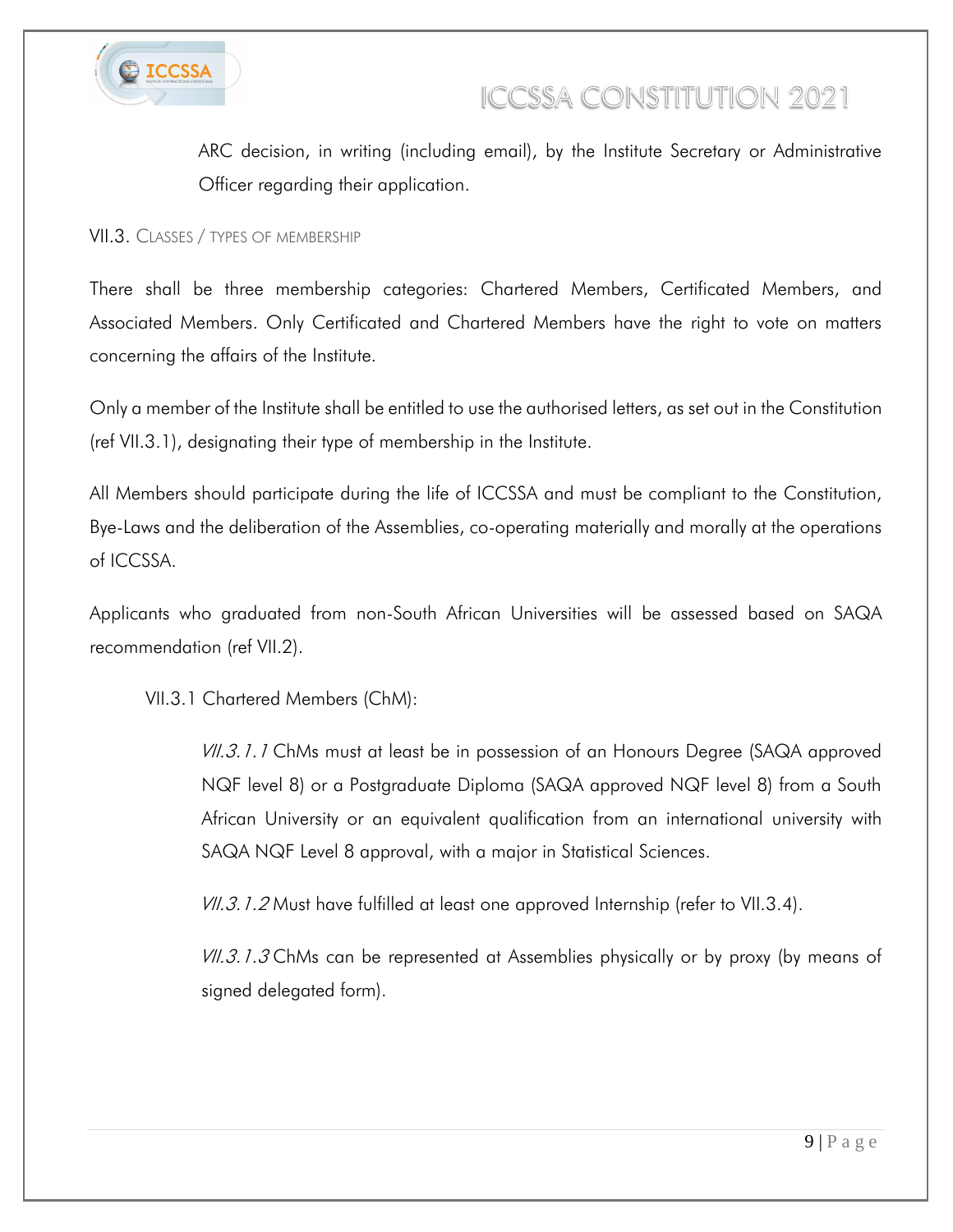

VII.3.1.4 ChMs should participate during the life of ICCSSA and must be compliant to the Constitution and Bye-Laws and the deliberation of the Assemblies, co-operating materially and morally to the operations of ICCSSA.

VII.3.1.5 A Chartered Member, for relevant services or support or meritorious conduct towards ICCSSA, can be nominated by an ICCSSA member for Honorary Membership and acceptance of such membership would be decided upon by the BoI.

VII.3.2 Certificated Members (CeM)

VII.3.2.1 Members not being part of VII.3.1.1 above.

VII.3.2.2 CeMs must be in possession of at least a 360 credit Bachelor Degree or Diploma or an equivalent degree from a University, with a major in Statistical Sciences. The minimum requirement would be SAQA approved NQF level 6; hence the Degree should be on SAQA approved NQF Level 7 and National Diploma on SAQA approved NQF Level 6.

VII.3.2.3 Must have fulfilled at least one approved Internship (refer to VII.3.4).

VII.3.2.4 CeMs can be represented at Assemblies physically or by proxy (by means of signed delegated form)).

VII.3.2.5 CeMs should participate during the life of ICCSSA and must be compliant to the Constitution and Bye-Laws and the deliberation of the Assemblies, co-operating materially and morally to the operations of ICCSSA.

VII.3.2.6 A Certificated Member, for relevant services or support or meritorious conduct towards ICCSSA, can be nominated by an ICCSSA member for Honorary Membership and acceptance of such membership would be decided upon by the BoI.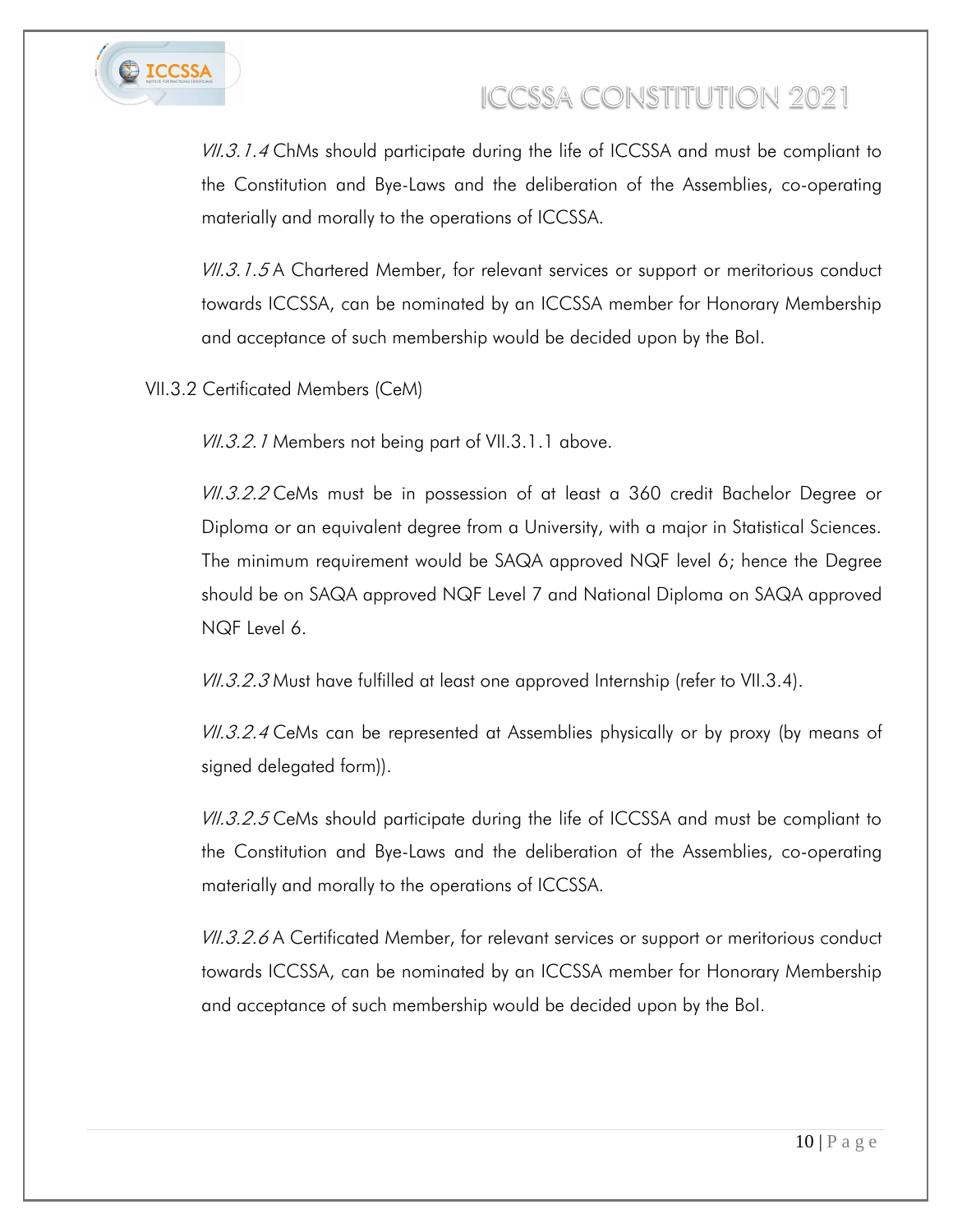

#### VII.3.3 Associated Members (AsM)

VII.3.3.1 Members having fulfilled a partial requirement mentioned in VII.3.1 and VII.3.2 above.

VII.3.3.2 AsMs forms a broad category that incorporates individuals who are either in training as a statistician or related fields as deemed by the BoI (Trainee), individuals currently studying in related fields or in line with the statistics profession (Student), individuals studying at school level (Scholar), individuals practicing in related fields as deemed by the BoI (Support), entities or individuals that have contributed to ICCSSA either financially or with the relevant services or support (Beneficiary).

VII.3.3.3 These Members or Entities require special membership fees (could include no membership fees) and do not enjoy the right to vote. These Members enjoy reduced fees at events organised or in affiliation with other Organisations.

*VII.3.3.4* These Members or Entities must be compliant to the Constitution and Bye-Laws.

VII.3.3.5 An Associated Member, for relevant services or support or meritorious conduct towards ICCSSA, can be nominated by an ICCSSA member for Honorary Membership and acceptance of such membership would be decided upon by the BoI.

VII.3.4 Internship

The Internship by a Member would be in the following fields of Statistical Sciences:

VII.3.4.1 Technometrics: Physics, Engineering

VII.3.4.2 Chemometrics: Chemistry, Chemical Engineering

VII.3.4.3 Econometrics: Economics, Accounting, Finances

VII.3.4.4 Psychometrics: Psychology, Human Resources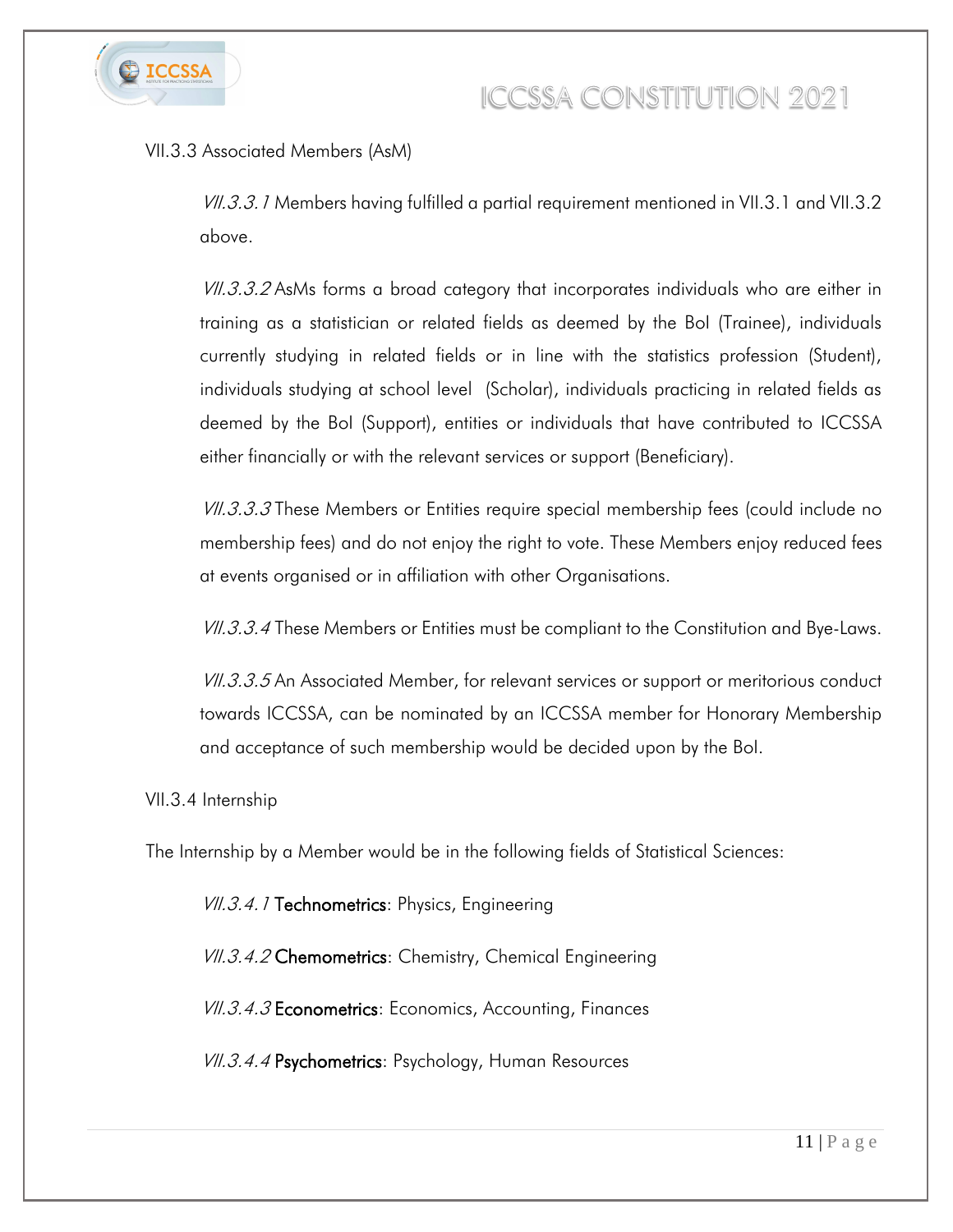

VII.3.4.5 **Environmetrics**: Environmental Sciences, Pollution Studies

VII.3.4.6 Biometrics: Biostatistics, Biometry, Medical and Pharmaceutical Studies

VII.3.4.7 Business Sciences: Performance, Benchmarking, Derivatives, Insurential Studies

VII.3.4.8 Decision Sciences: Mathematics, Computer Sciences, Operations Research, Engineering, Artificial Intelligence, Data Sciences, Data Mining, Machine Learning, Big Data Analytics

VII.3.4.9 Geometrics: Spatial, Geological, Geographical Studies

VII.3.4.10 Official Statistics: Census Studies, Governmental Indices

VII.3.4.11 Forensics: Auditing, Investigational, Police Science Studies

VII.3.4.12 Statistical Sciences Facilitation: Teaching and promulgation of the knowledge in the Statistical Sciences, specifically for educators, course facilitators and lecturers

VII.3.4.13 General: in at least 3 of the above mentioned fields

VII.3.4.14 Others: deemed acceptable by the Bol

The time window for the internship will be decided by the BoI and will be in concordance with the applicant's qualifications and the fields mentioned above.

VII.4 MEMBERSHIP FEES

Fees for all classes of membership shall be determined annually by the BoI and any changes must be ratified by members at the General Assembly (GA). No application or membership fees shall be refunded to a member who resigns or who is suspended as a member of the Institute.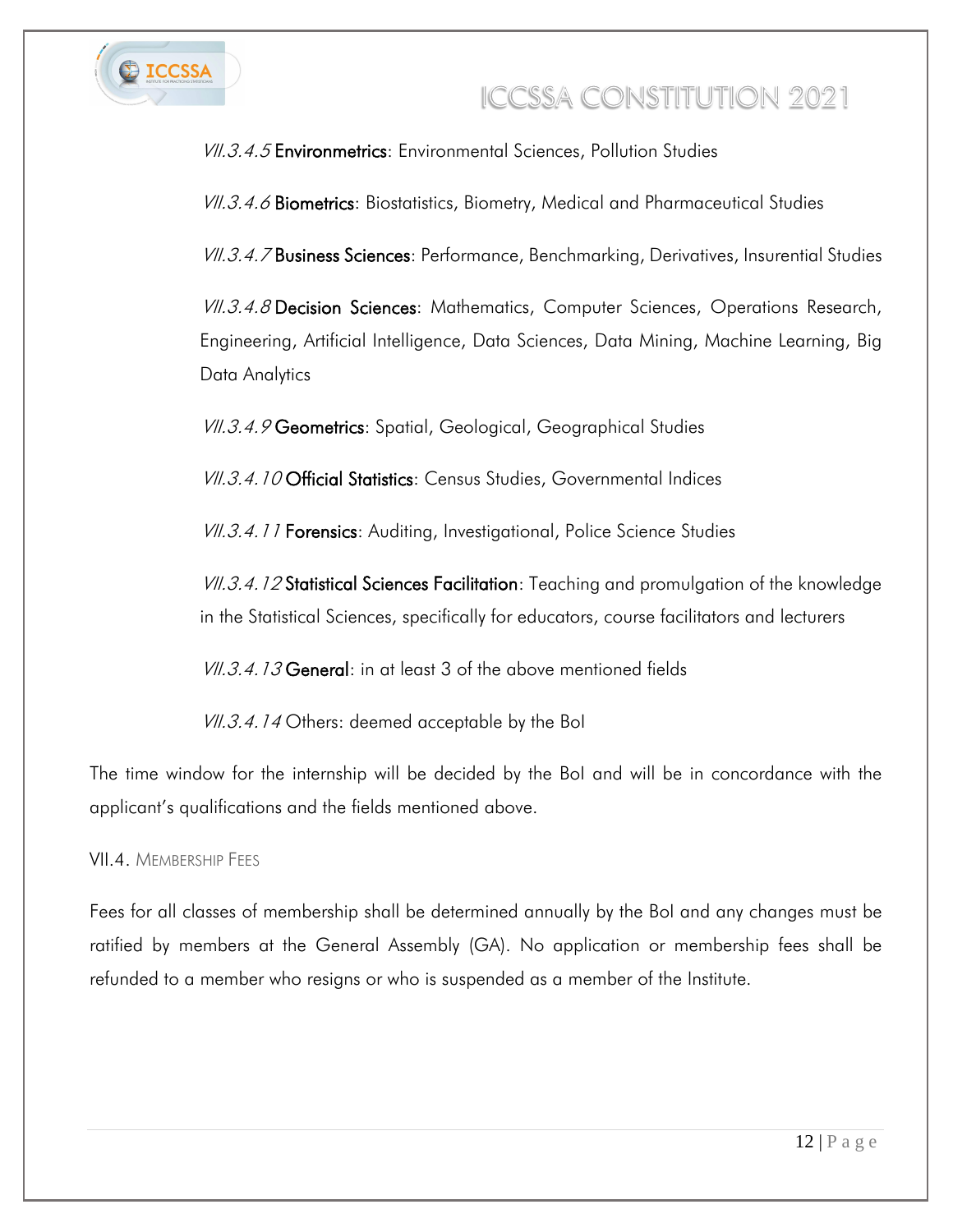

#### VII.5. REVOKING MEMBERSHIP

Members may lose their membership status by means of:

#### VII.5.1 Resignation

A member may resign from the Institute by sending their resignation in writing (this includes a written email) to the Secretary or Administrative Officer of the Institute for submission to the BoI. Any debt / money due by the member shall be settled / paid forthwith. The Certificates or Charter thereby becomes null and void and cannot be used for any purposes thereafter.

#### VII.5.2 Failure to pay Membership fees

A member whose annual subscription is not paid by the stipulated date shall cease to be in good standing and shall no longer be entitled to exercise the rights and privileges of membership.

#### VII.5.3 Disciplinary action

The BoI shall have power to take such action, under the recommendation of the Disciplinary Committee (DC, see VIII.5 below), as it may consider necessary in the case of any member whose continued membership would, in its opinion, be contrary to the interests of the Institute, provided any such action shall be agreed upon by two-thirds of the board members present and voting at the BoI meeting at which such decision is taken. Notice of intention to consider the matter at a particular BoI meeting shall be given to all voting members of the Board.

#### VII.6. RE-ADMISSION TO MEMBERSHIP

The BoI may re-admit a candidate to Chartered, Certificated or Associated, after reviewing the cause for termination and provided that the BoI is satisfied that the re-admission would be in the interests of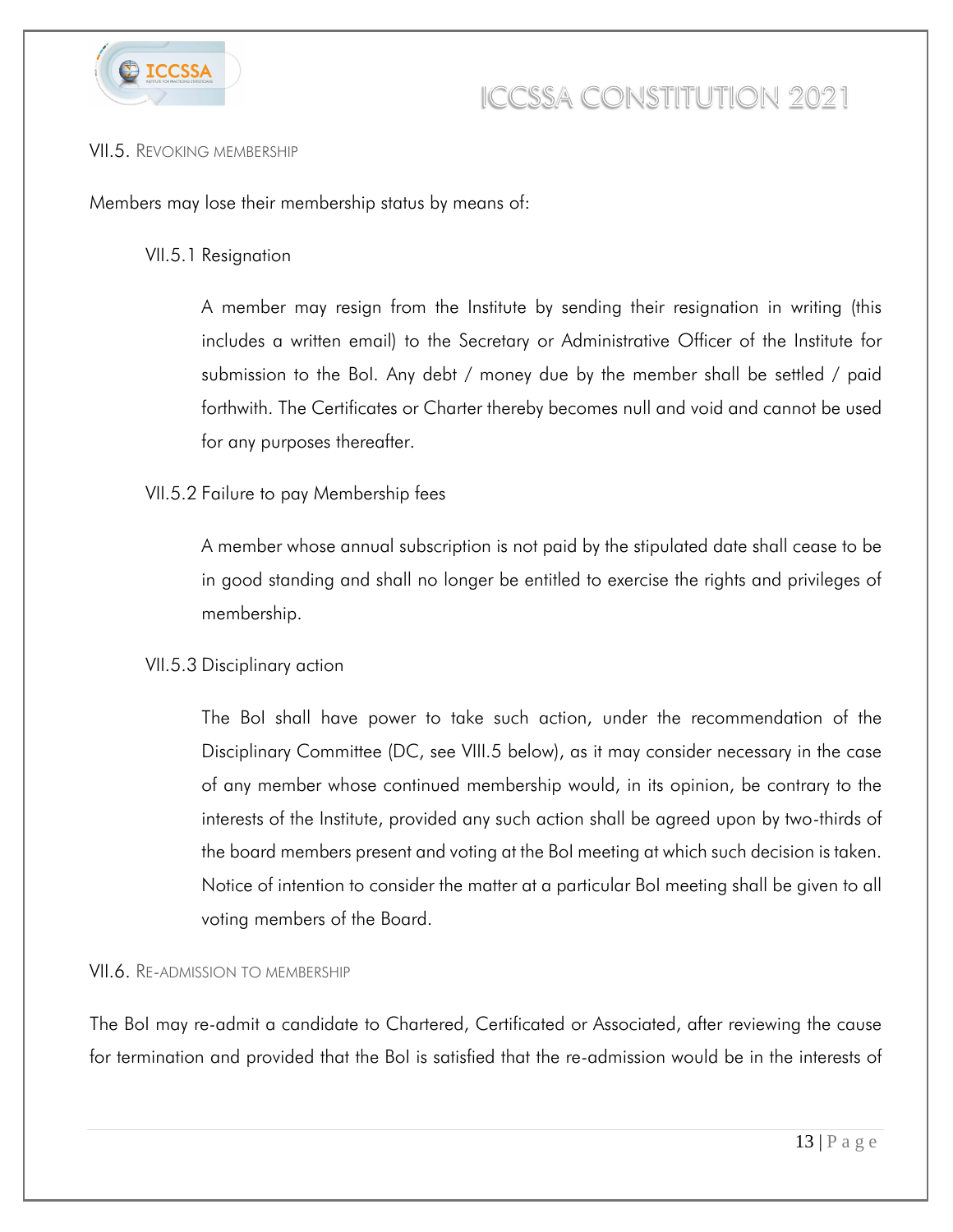

the Institute. The BoI may decide to refuse admission in any particular case which would be communicated with the candidate.

#### VII.7. CODE OF ETHICS

Members shall subscribe to a professional Code of Ethics. The Code of Ethics forms part of ICCSSA's Constitution (see Article XIV).

#### VII.8. RECOGNITION OF PRIOR LEARNING (RPL)

Provision for Recognition of Prior Learning (RPL) is inclusive for the assessment of applicants wherever possible. ICCSSA determines whether the person claiming recognition and credits towards qualifications has achieved the applied knowledge according to the Field of Practice (FoP) descriptors, its purposes, its learning outcomes and assessment criteria of qualifications thereof. ICCSSA will do so in concordance with the SAQA RPL Policy Document. If a qualification is required in the respective FoP, ICCSSA will engage with formal National Institutions to provide such, if possible. The Adjudication Review Committee (ARC) will then determine the level of certification and submit the report to the BoI. The purpose of the RPL policy is to facilitate the recognition of prior learning. It should recognise the diversity in learning within South Africa, and support this within the context of ICCSSA designations.

#### VII.9. VOTING

Voting rights will be restricted to paid up members belonging either to Chartered or Certificated classes of membership.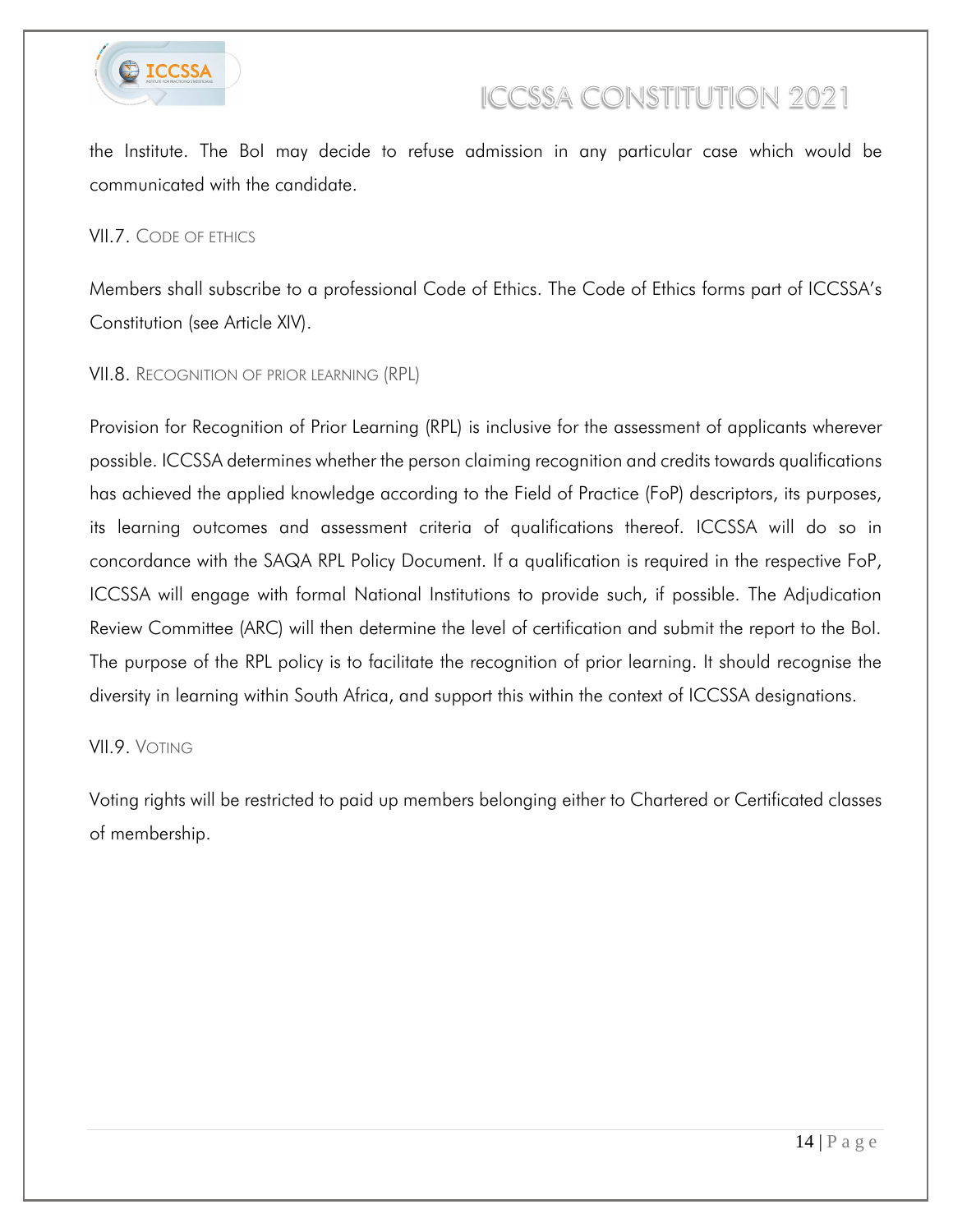

### ARTICLE VIII – OFFICERS

<span id="page-14-0"></span>The management of the institution shall be the responsibility for the following Bodies of ICCSSA: Board of Institute (BoI), Body of Trustee (BoT), Management Committee (MC), Disciplinary Committee (DC), Auditing Committee (AC), Marketing Committee (MkC), Adjudication Review Committee (ARC), Accreditation of Courses Committee (ACC), Sponsorships and Contracts Committee (SCC), Continuous Professional Development Committee (CPDC). All Bodies of ICCSSA, excluding the General Assembly (GA), are elected for three years and the vote of simple majority applies, unless otherwise stated.

Below is ICCSSA's organogram

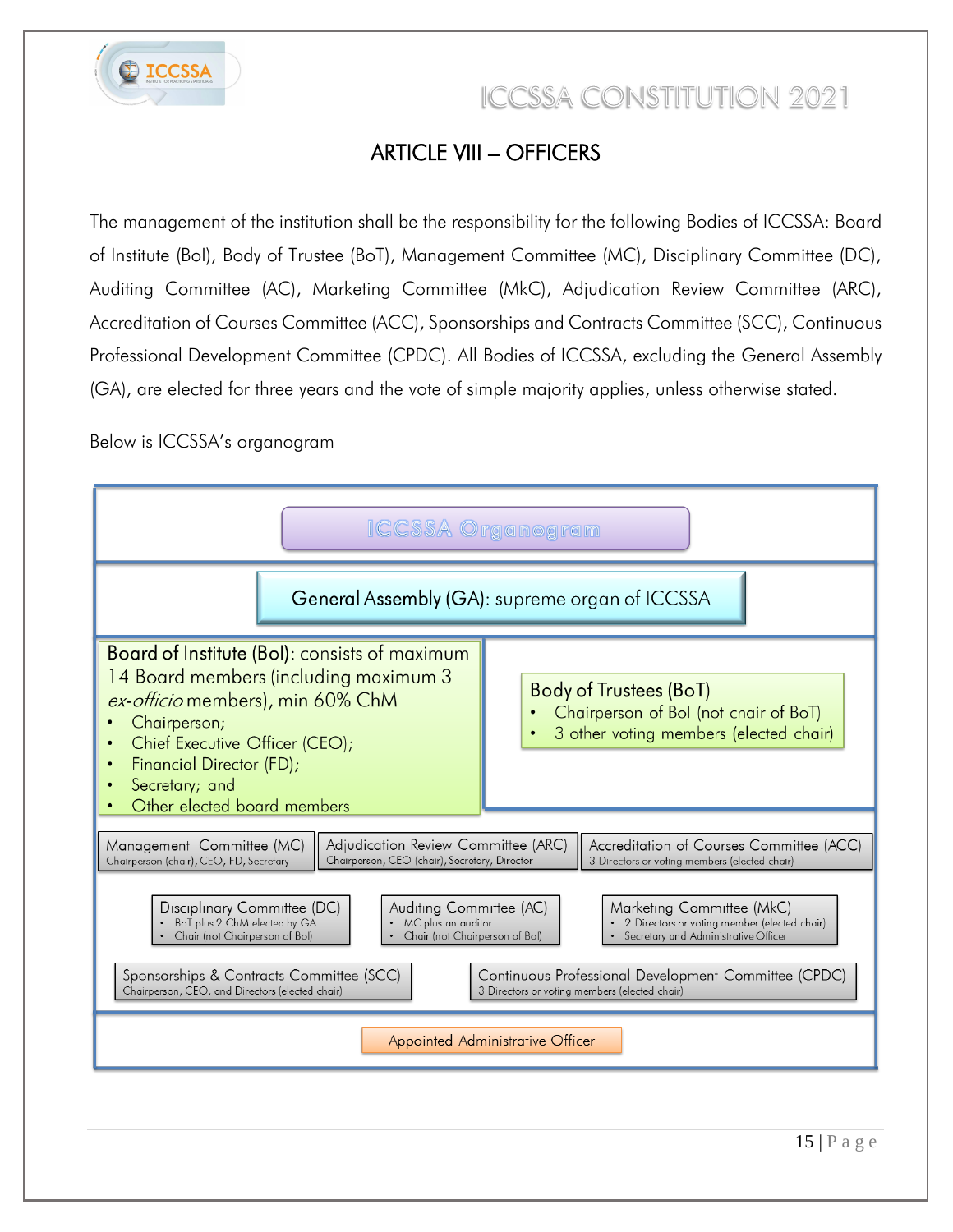

#### VIII.1. THE GENERAL ASSEMBLY (GA)

The GA is constituted by paid up ChMs and CeMs (refer to VII.3). The GA is the supreme organ of ICCSSA.

#### VIII.2. THE BOARD OF THE INSTITUTE (BOI)

The Board of the Institute (BoI) is constituted by a Chairperson, Chief Executive Officer (CEO), a Financial Director, a Secretary and a number of Directors as deemed fit for the operations of the Board (with a total maximum of 14 [fourteen] Board members including the Chairperson). A maximum of three Directors being ex-officio members of affiliated societies, such as SAQA, SASA and SACNASP. At least 60% (sixty percent) of the BoI are Chartered Statisticians (ChMs). All, except the Chairperson and CEO, are re-selectable for maximum one further term (each term is a three year period) in a specific position. All Board members enjoy the right of a Board-vote except ex-officio members. In the case of a tie, the Chairperson has the deciding vote.

The new BoI is constituted every three years, preceding the GA, in the following manner:

VIII.2.1. The outgoing BoI's CEO becomes the incoming BoI's Chairperson.

- VIII.2.2. The outgoing BoI nominates representatives for the other three positions on the Management Committee, namely, CEO, Financial Director and Secretary. These nominations are drawn from the current BoI members (excluding ex-officio). Should multiple nominations be made for the same position, the election is put to the BoI (excluding exofficio and the nominated candidates for the position being considered) via a confidential ballot/survey preceding the GA.
- VIII.2.3. The remaining Directors are drawn from nominations by the voting members (see VII.9). Should there be the required number or fewer nominations, all are considered to be elected. If more than the required maximum number is nominated, all nominated are then put to the voting members for the election of the maximum to serve on the new BoI via a confidential ballot/survey preceding the GA. Vote of simple majority applies while maintaining the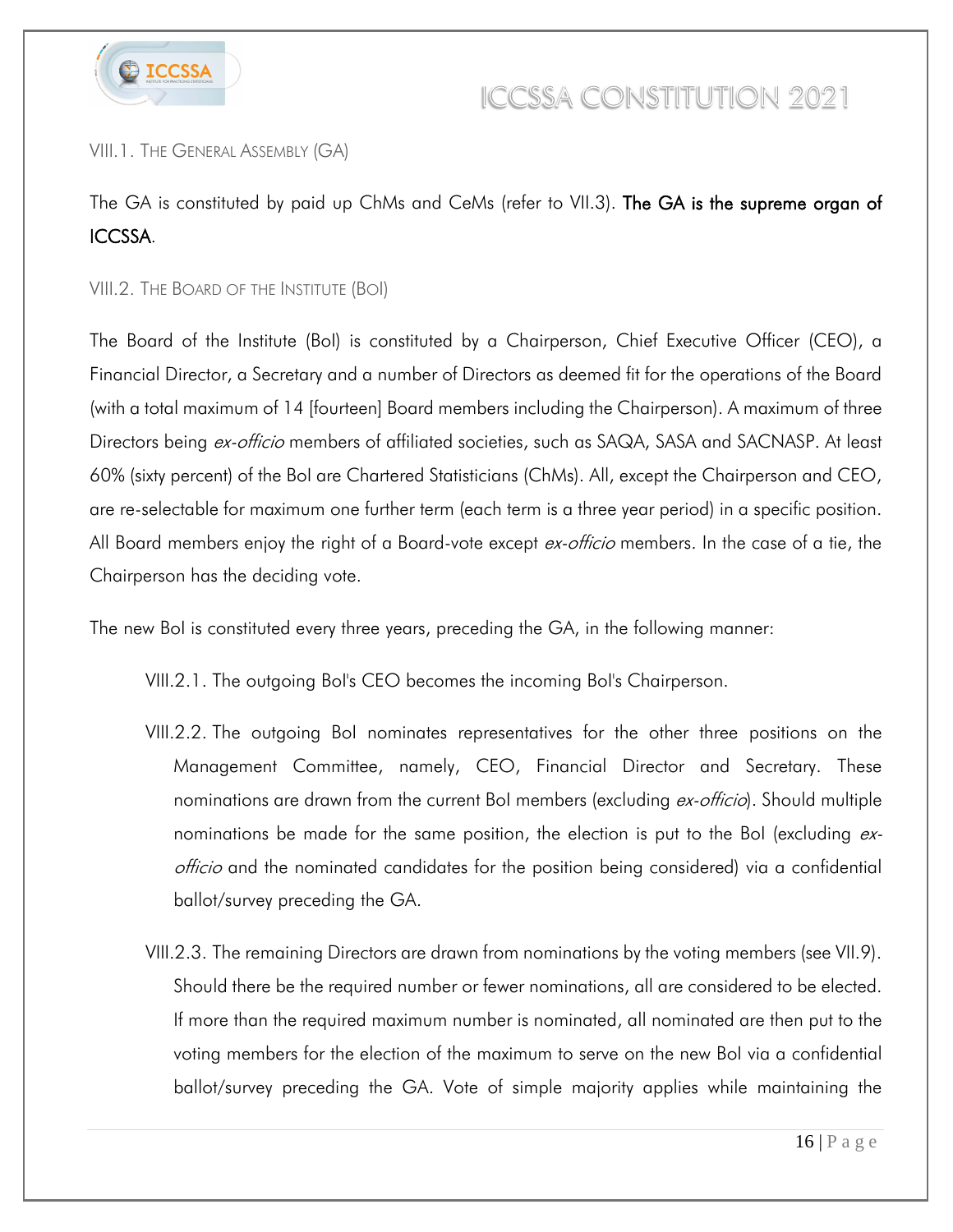

requirement that at least 60% of board members must be Chartered Statisticians, a maximum of 14 board members serve on the BoI and a maximum of three Directors being ex-officio members of affiliated societies.

If the Chairperson cannot serve out the full three year period for any reason, the current CEO will become the Chairperson and will serve out the previous Chairperson's term and then a further three year term unless the Chairperson served less than 18 months in which case the CEO will serve out the remaining Chairperson's term. In this situation, a nomination is drawn from the current Board members (excluding *ex-officio*) for the new CEO position. Should multiple nominations be made for the CEO, the election is put to the BoI (excluding ex-officio and nominated candidates for the CEO position being considered) via a confidential ballot/survey.

Aside from the Chairperson, if any other member of the Management Committee cannot serve out the full 3-year period for any reason, the active Board nominates a new representative, drawn from active Board members (excluding ex-officio). Should multiple nominations be made for the same position, the election is put to the BoI (excluding *ex-officio* and nominated candidates for the position being considered) via a confidential ballot/survey. The new representative will serve out the remaining term of the active BoI, which may be less than three years.

If any other BoI member cannot serve out the full three year period for any reason, the active BoI may decide to elect a new BoI member. The option of replacing such a member is left to the BoI and depends on the resource requirements for optimal functioning of the BoI.

#### VIII.3. THE BODY OF TRUSTEES (BOT)

A new Body of Trustees (BoT) is constituted every three years at the first new BoI meeting. The BoT is constituted by four effective Members, of which the Chairperson of the BoI is part of the BoT but may not chair the Body of Trustees. The BoI (see VIII.2) nominates voting members (see VII.9) as the BoT and if there are more than three members nominated then a simple majority vote is applied to select the three other BoT members via a confidential ballot/survey. At the first meeting, the BoT will nominate and elect the Chairperson of the BoT. The BoT will be ratified at the GA.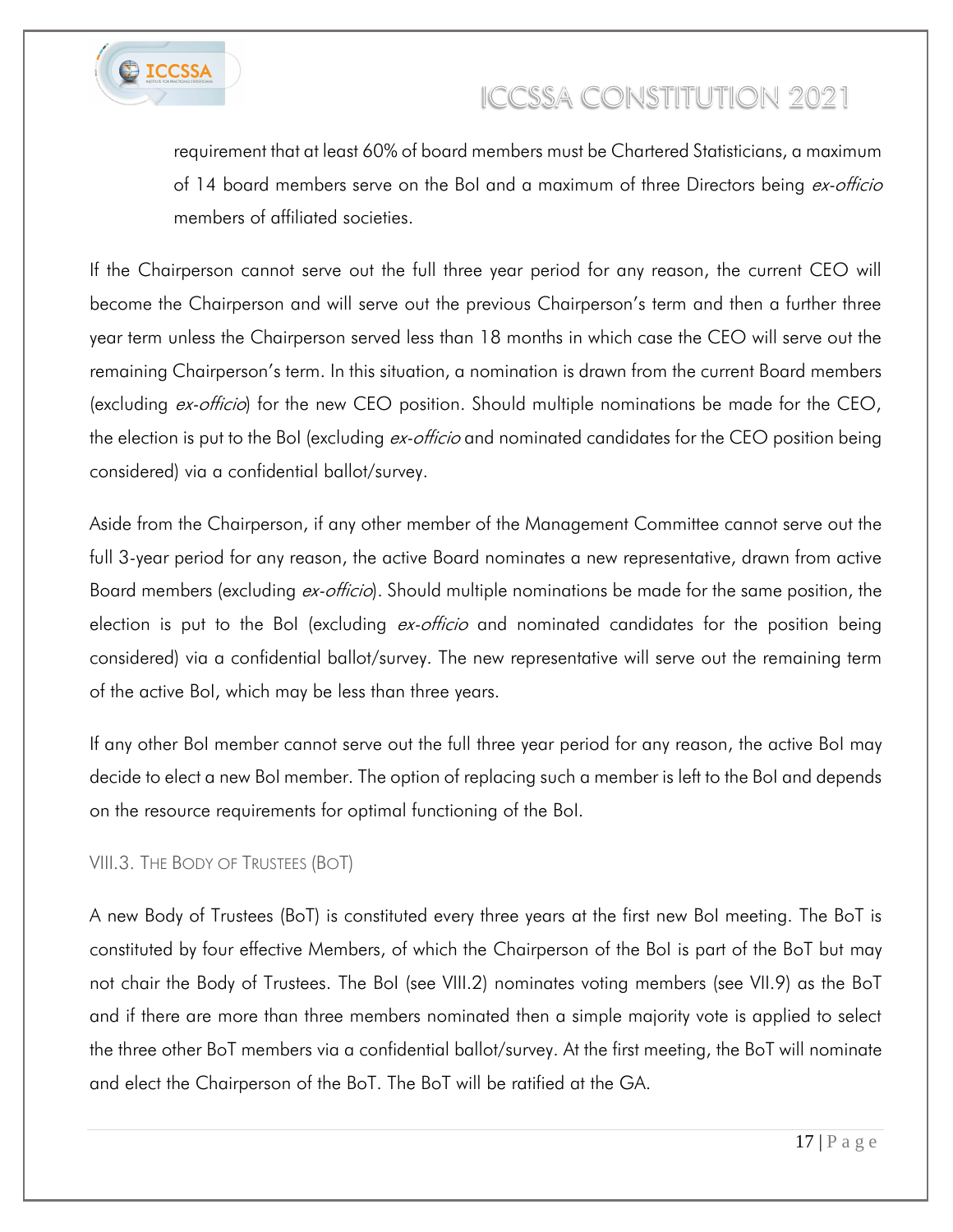

If any BoT member cannot serve out the full three year period for any reason, the active BoI may decide to elect a new BoT member. The option of replacing such a member is left to the BoI and depends on the resource requirements for optimal functioning of the BoT.

#### VIII.4. THE MANAGEMENT COMMITTEE (MC)

The Management Committee consists of the elected Board members by the BoI (see VIII.2), namely the Chairperson, CEO, Financial Director and Secretary. The purpose of the Management Committee will be to deal with urgent matters within the provisions of the Constitution and Bye-Laws and to represent the Institute as plaintiff or defendant in a court action. The decisions taken by the Management Committee must be tabled at the next BoI meeting.

#### VIII.5. THE DISCIPLINARY COMMITTEE (DC)

The Disciplinary Committee (DC) is formed every three years by the Trustees (all members of the BoT) plus two Chartered members, not on the BoI, nominated by the voting members (see VII.9). The DC follows the Code of Ethics (CoE – see Article XIV) and makes recommendations for action to the BoI on infringement(s) of the CoE by a member.

#### VIII.6. THE AUDITING COMMITTEE (AC)

The Auditing Committee (AC) consists of the Chairperson, CEO, Financial director, a Director that does not form part of the management committee (preferably the Chair of the Body of Trustees) plus an external auditor. The BoI nominates the auditor of ICCSSA, with the following requirements and purpose:

VIII.6.1. Ensuring independence and that the auditor is a Registered Auditor.

VIII.6.2. Ensuring that the appointment of the auditor complies with all relevant legislation.

VIII.6.3. Determining the nature and extent of non-audit services that the auditor can provide.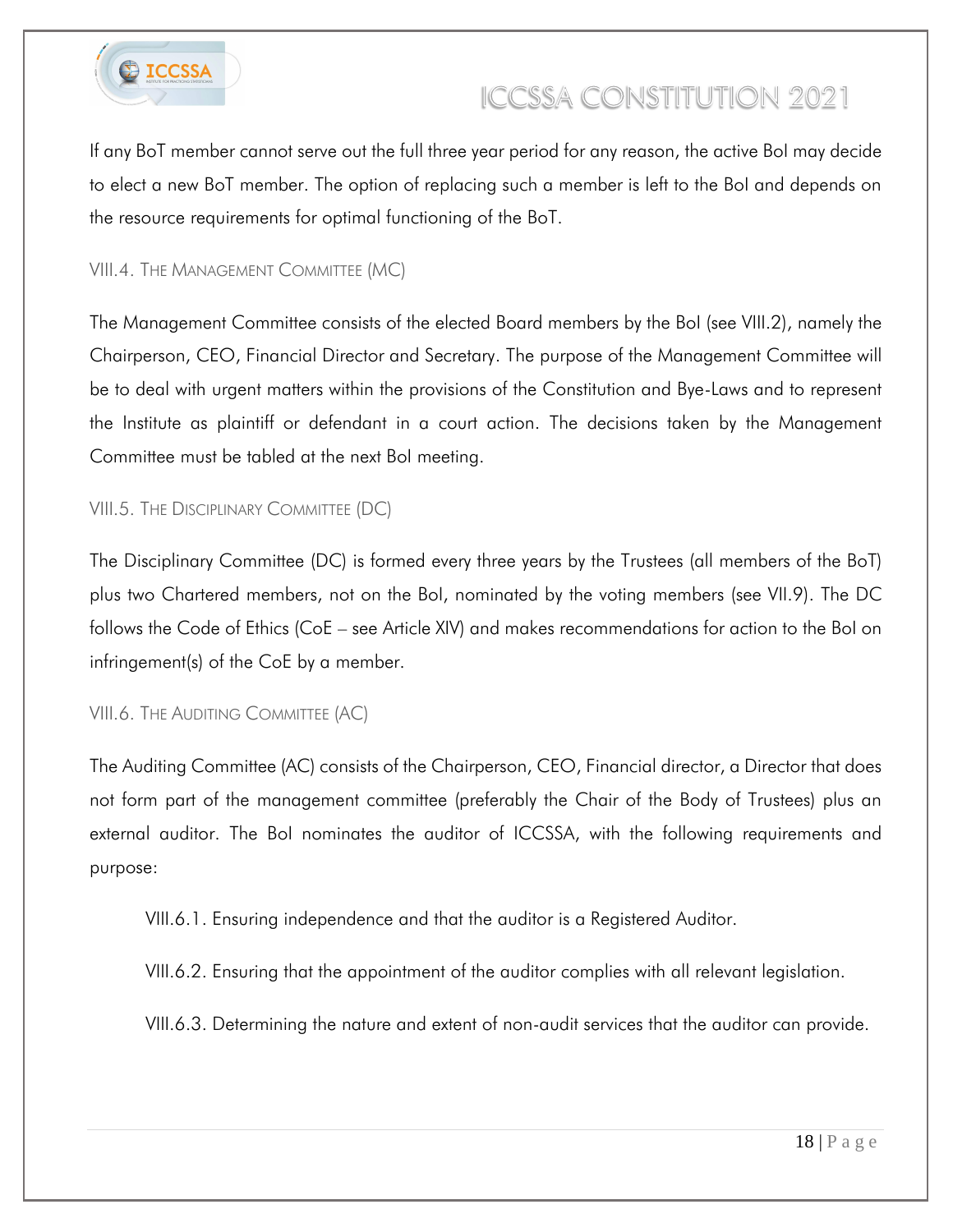

- VIII.6.4. Receiving and dealing with complaints relating to accounting practices and internal audit, auditing of the financial statements, internal financial controls, and related matters.
- VIII.6.5. Commenting on financial statements, accounting practices and the internal financial controls.
- VIII.6.6. Make submissions to the board on accounting policy, financial control, records and reporting.

The Chair of the Body of Trustees chairs the Auditing Committee and submits reports to the BoI.

VIII.7. ADJUDICATION REVIEW COMMITTEE (ARC)

The Adjudication Review Committee (ARC) serves for a three year term and consists of the Chairperson, CEO, Secretary and a Director. The Director is nominated by the Chairperson and approved by the BoI. The ARC is responsible for assessment of applicants. The committee reviews the applications and the CEO chairs and submits reports to the BoI. If the decision is not unanimous then the BoI reviews the application and makes a decision.

VIII.8. MARKETING COMMITTEE (MKC)

The Marketing Committee (MkC) consists of two Directors, the Secretary and Administrative Officer. The two Directors are nominated by the Chairperson and approved by the BoI. The MC is responsible for Marketing Initiatives of ICCSSA, including the website, social media and seminars, general assembly and conferences (could be part of SASA or ORSSA conference). The designated Director chairs this committee and submits reports to the BoI.

#### VIII.9. SPONSORSHIP AND CONTRACTS COMMITTEE (SCC)

The Sponsorship and Contracts Committee (SCC) consists of the Chairperson, CEO and a Director. The Director is nominated by the Chairperson and approved by the BoI. The SCC is responsible for sponsor initiatives and contract engagements for ICCSSA. The designated Director chairs this committee and submits reports to the BoI.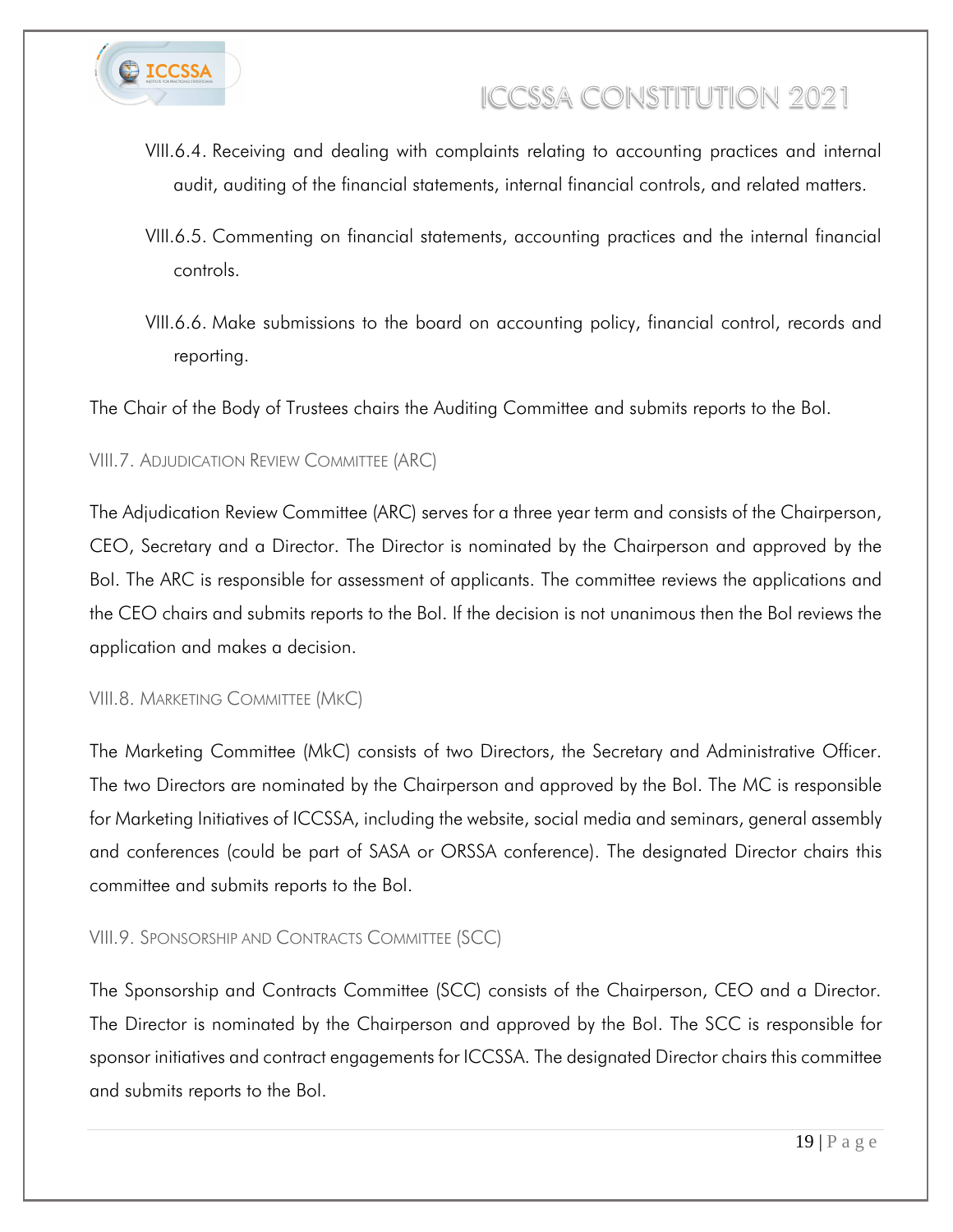

#### VIII.10. CONTINUOUS PROFESSIONAL DEVELOPMENT COMMITTEE (CPDC)

The Continuous Professional Development Committee (CPDC) consists of three Directors or voting members (see VII.9). The three members of this committee are nominated by the Chairperson and approved by the BoI. The CPDC is responsible for managing the CPD programme of ICCSSA and ensures each Certificated and Chartered Member meets the basic requirements for CPD. The designated Director chairs this committee and submits reports to the BoI.

#### VIII.11. ACCREDITATION OF COURSES COMMITTEE (ACC)

The Accreditation of Courses Committee (ACC) consists of three Directors or voting members (see VII.9). The three members of this committee are nominated by the Chairperson and approved by the BoI. The ACC is responsible for managing the Accreditation of Courses Programme of ICCSSA. The designated member chairs this committee and submits reports to the BoI.

#### VIII.12. AD-HOC COMMITTEES

Ad-hoc Committees can be suggested by the Chairperson and approved by the BoI. Typical examples of such committees would be to revise the Constitution and Bye-Laws, a convention that the Institute is organising, seminars (coming from the Marketing Committee), ICCSSA business plan, Recognition of Prior Learning, etc. ICCSSA members can be chosen to be part of this committee. The chosen chair of this committee will hold meetings and submits reports to the BoI.

### ARTICLE IX – ADVISOR

<span id="page-19-0"></span>ICCSSA will form strategic relationships with a number of related professional bodies, societies, institutions and organisations, both locally and internationally. A representative from each of these organisations will serve as an advisor to ICCSSA.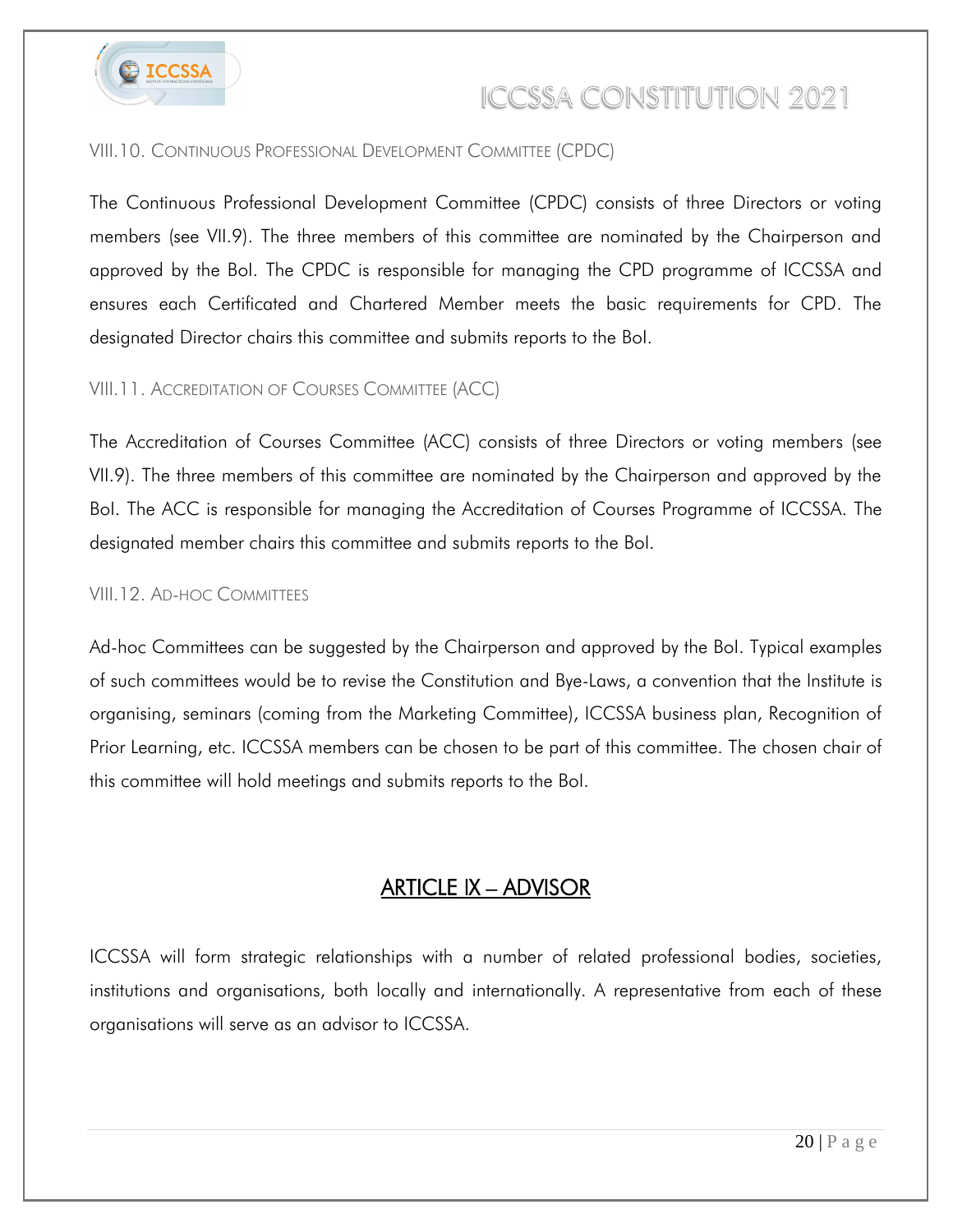

### ARTICLE X – MEETINGS

<span id="page-20-0"></span>The meetings of the Institute shall normally be held in Gauteng, but may be held at such other places as the BoI may decide and depending on sponsorships for venues. The BoI may hold the following types of meetings:

#### X.1. ANNUAL GA MEETING

The Annual GA Meeting of the Institute shall be held on a date decided by the BoI (at least once a year and preferably organised as part of an ICCSSA event or at the annual SASA or ORSSA Conference), to receive and consider the report of the BoI, the audited Income Statement and Balance Sheet, the Report of the Auditing committee, on the election or performance of members of the BoI, and to conduct such other business as the BoI may decide.

#### X.2. ORDINARY BOI MEETINGS

Ordinary Meetings of the Board of Institute (BoI meetings) shall be held at times and on dates decided by the BoI. There should be a minimum of three ordinary BoI meetings per annum. For the BoI meeting, the Chairperson (or the fully delegated member) and three other BoI members constitute a Quorum. The Chairperson shall be obliged to convene a meeting of the BoI on receipt of a motivated written (including email) request from at least five board members.

X.3. SPECIAL MEETINGS (INFORMAL MEETINGS OF BOI PLUS MEMBERS, SPECIAL MEETINGS AND BALLOTS)

- X.3.1 The BoI may, at any time, convene a Special Meeting or conduct a ballot to resolve any specified business other than an amendment to the Constitution.
- X.3.2 The BoI may conduct a non-binding opinion poll on any matter on which it wishes to test the opinions of the membership.
- X.3.3 The BoI shall, within 30 (thirty) days of the receipt of a written request of at least 50% (fifty percent) Chartered and Certificated paid up members, convene a Special General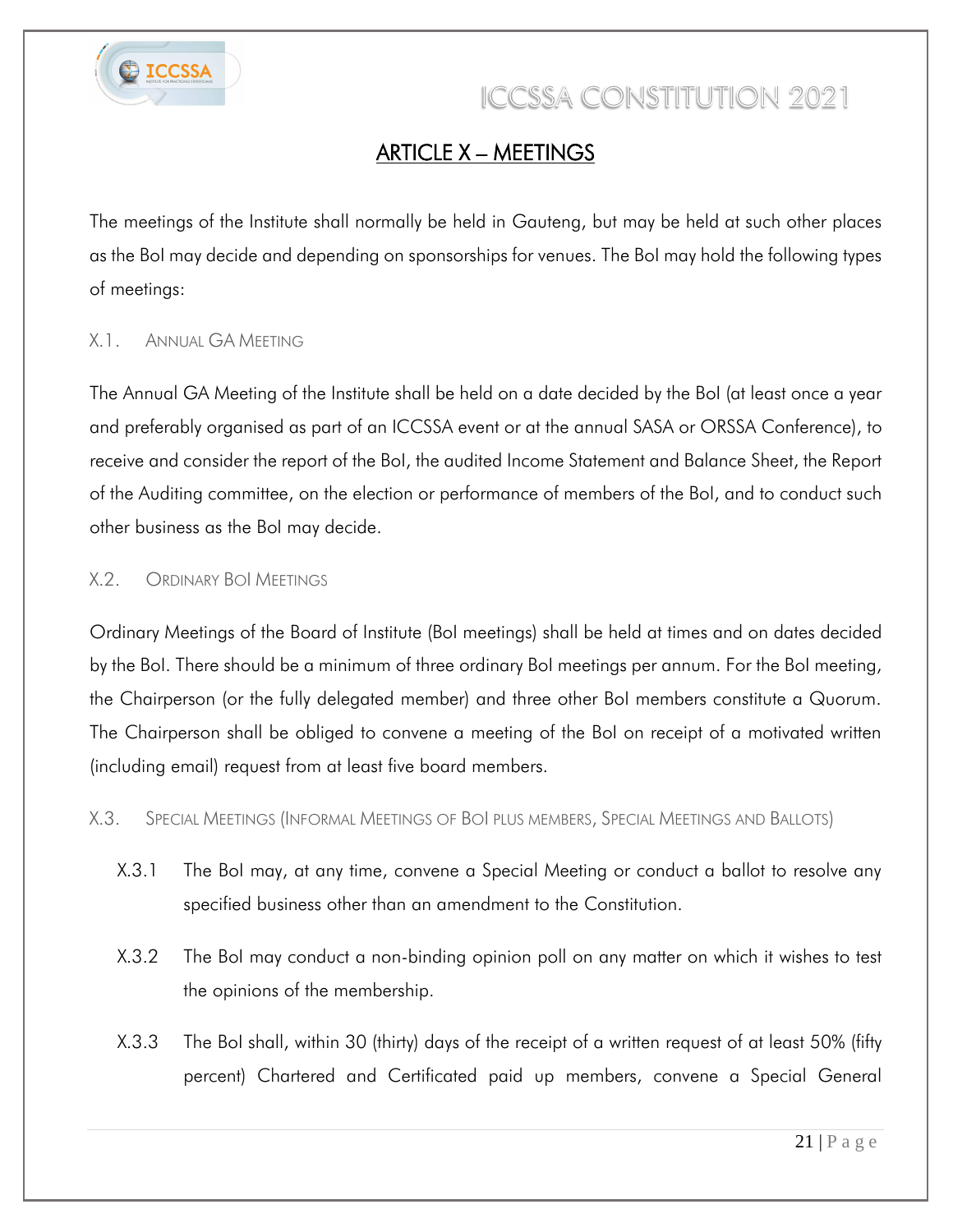

Assembly or conduct a ballot to resolve any specified business other than an amendment to the Constitution.

#### X.4. NOTICE OF MEETINGS

Notices of convening Ordinary Meetings, the General Assembly and Special Meetings shall be sent to members not less than 14 (fourteen) days prior to the dates of such meetings. An agenda for the meeting would be sent to members not less than three working days prior to the dates of such meetings.

#### X.5. OMISSION OF NOTICE OF MEETINGS, VOTING BY PROXY AND GA QUORUM

#### X.5.1 Omission of Notice of Meetings

The accidental omission to give notice of any meeting of the Institute to any Chartered or Certificated member shall not invalidate any resolution passed at such meeting.

#### X.5.2 Voting by proxy

A paid up Chartered or Certificated member unable to be present at any meeting may vote by proxy; proxies may not be delegated more than twice for the same meeting. The persons appointed as proxies shall be a paid up Chartered or Certificated member of the Institute and such appointment shall be duly made in writing and signed. The proxy is to be received by ICCSSA not less than three working days prior to the dates of such meetings. A ChM or CeM may hold a maximum of five proxies.

#### X.5.3 GA quorum

The paid up Chartered or Certificated members present and representation by proxy at the GA will constitute a quorum if they are more than 50% of the total paid up Chartered or Certificated members, or if the number of members attending is at least the same as the number of board members attending, provided that notice was given accordingly in terms of X.4.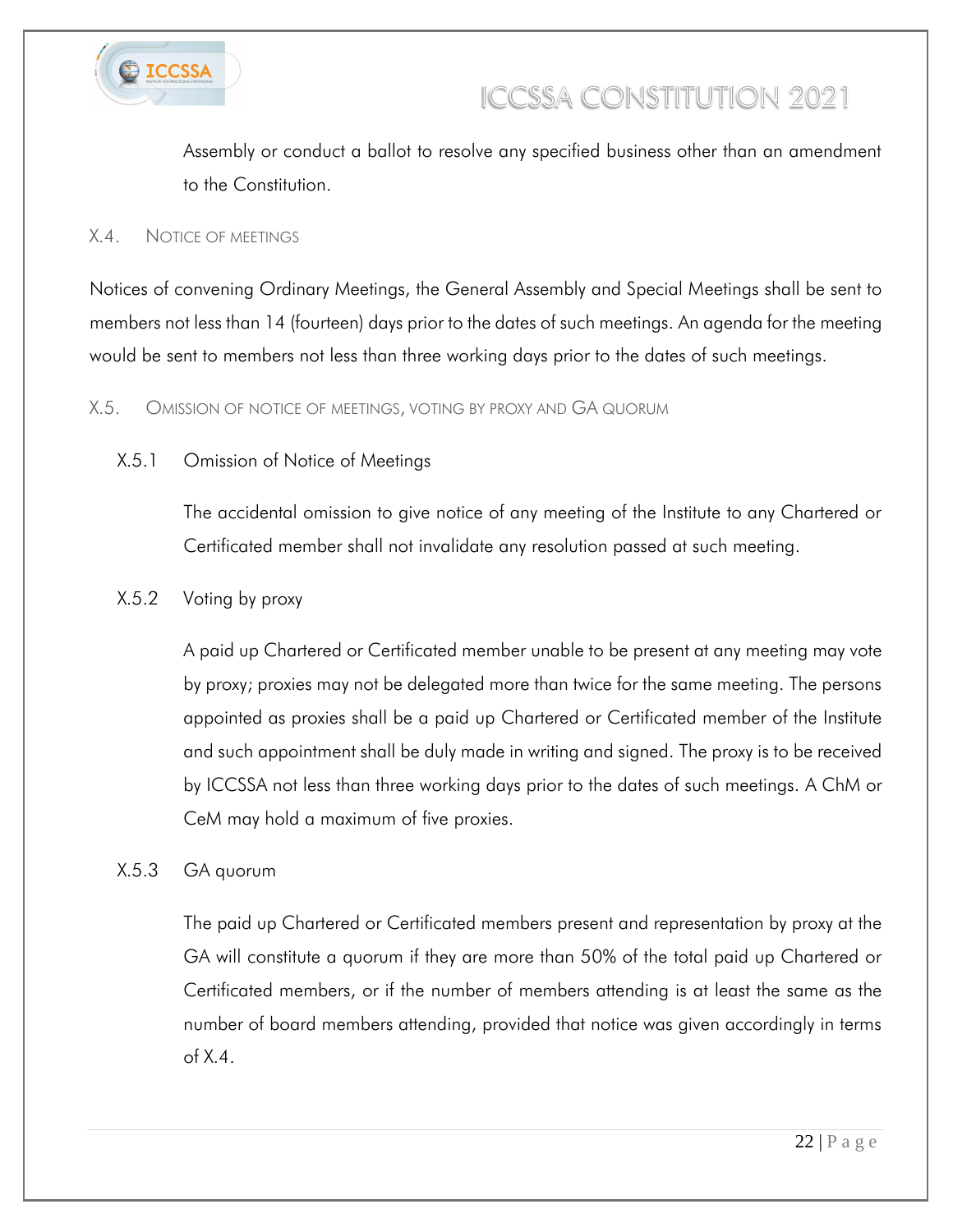

### ARTICLE XI – QUORUM

<span id="page-22-0"></span>Depending on the decision to be taken at meetings, different percentages apply.

#### XI.1. ANNUAL GA MEETING

For the General Assembly, the paid up Chartered or Certificated members present and representation by proxy at the GA will constitute a quorum if they are more than 50% of the total paid up Chartered or Certificated members, or if the number of members attending is at least the same as the number of board members attending, provided that the notice and agenda was sent to members not less than 14 (fourteen) days prior to the dates of such meetings (see X.4).

#### XI.1.1 Changes to the Constitution

Changes made to the Constitution will be deemed acceptable if more than two-thirds (2/3) of the members forming the quorum vote in favour of the changes.

#### XI.1.2 Changes to the Bye-Laws

Changes made to the Bye-Laws will be deemed acceptable based on majority vote in favour of the changes by board members of the BoI, but must abide by ICCSSA's Constitution. The Bye-Laws are the procedures and operations of the Constitution and will therefore be a living document with regular updates. The most recent update of the Bye-Laws will be placed on ICCSSA's official website, namely, [http://www.iccssa.org.za.](http://www.iccssa.org.za/)

XI.1.3 Membership fees (ratified by members at the Annual GA).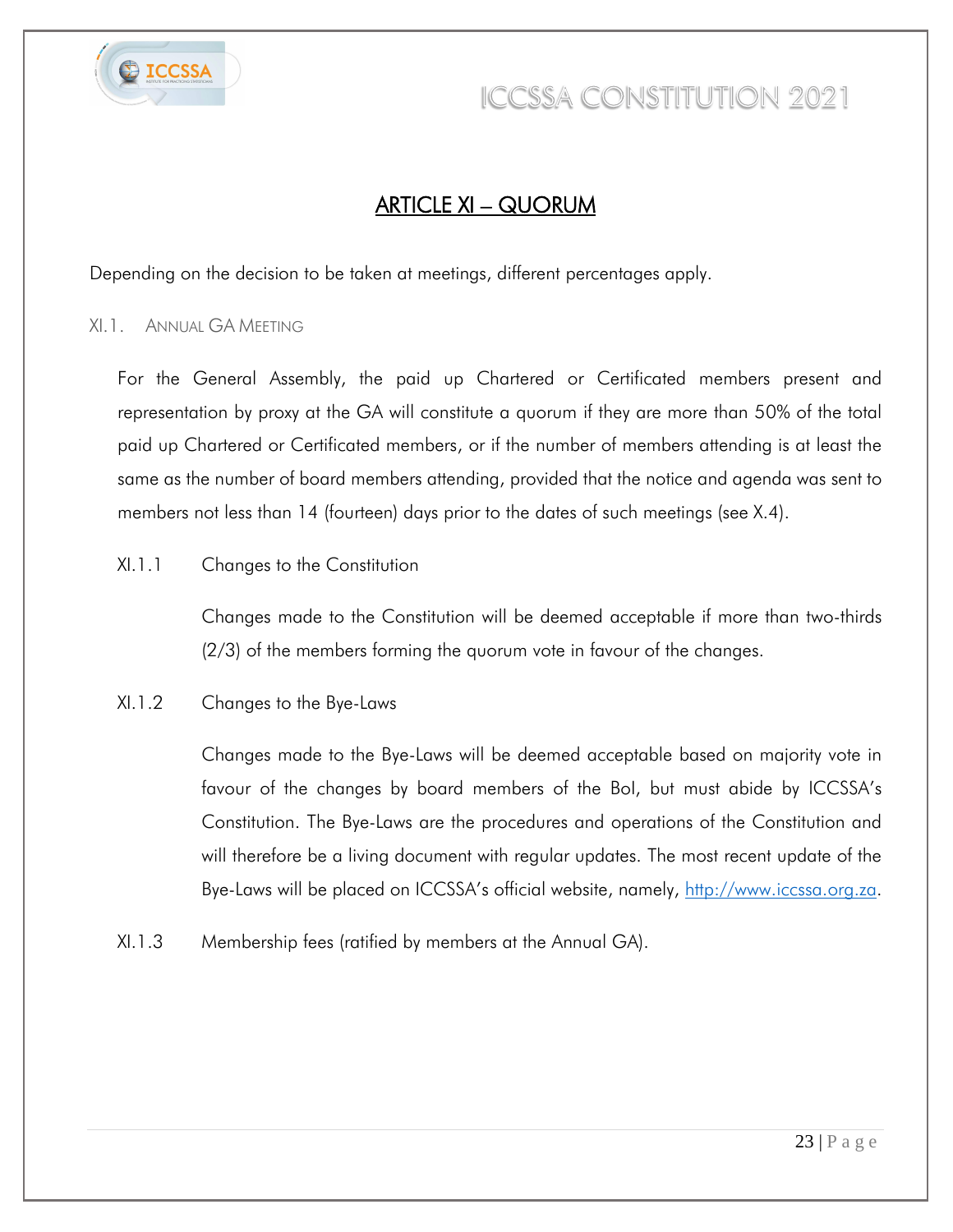

#### XI.2. ORDINARY BOI MEETINGS

For the BoI meeting, the Chairperson (or the fully delegated member) and three other BoI members constitute a Quorum, provided that the notice was sent to members not less than 14 (fourteen) days prior to the dates of such meetings (see X.4). An agenda for the meeting would be sent to members not less than three working days prior to the dates of such meetings.

#### XI.3. SPECIAL MEETINGS

For the Special Meetings, the members present at these meetings will constitute a quorum, provided that the notice was sent to members not less than 14 (fourteen) days prior to the dates of such meetings (see X.4). An agenda for the meeting would be sent to members not less than three working days prior to the dates of such meetings.

### ARTICLE XII – FINANCE

<span id="page-23-0"></span>This section describes the business of the organisation. It is important to ensure that ICCSSA remains financially sustainable. This can be achieved through annual membership fees, fund raising events, donations, sponsorships, accreditation of courses, investments and revenue from other ICCSSA projects. The BoI is authorised to manage the finances of ICCSSA in accordance with policies and procedures decreed by the GA.

#### XII.1. BANKING ACCOUNT

ICCSSA will open a business account in the name of the ICCSSA at a recognised financial institution, approved by the BoI, and to authorise signing rights. The financial director and one specified additional person (preferably the chairperson) are to sign all cheques and approve all electronic payments.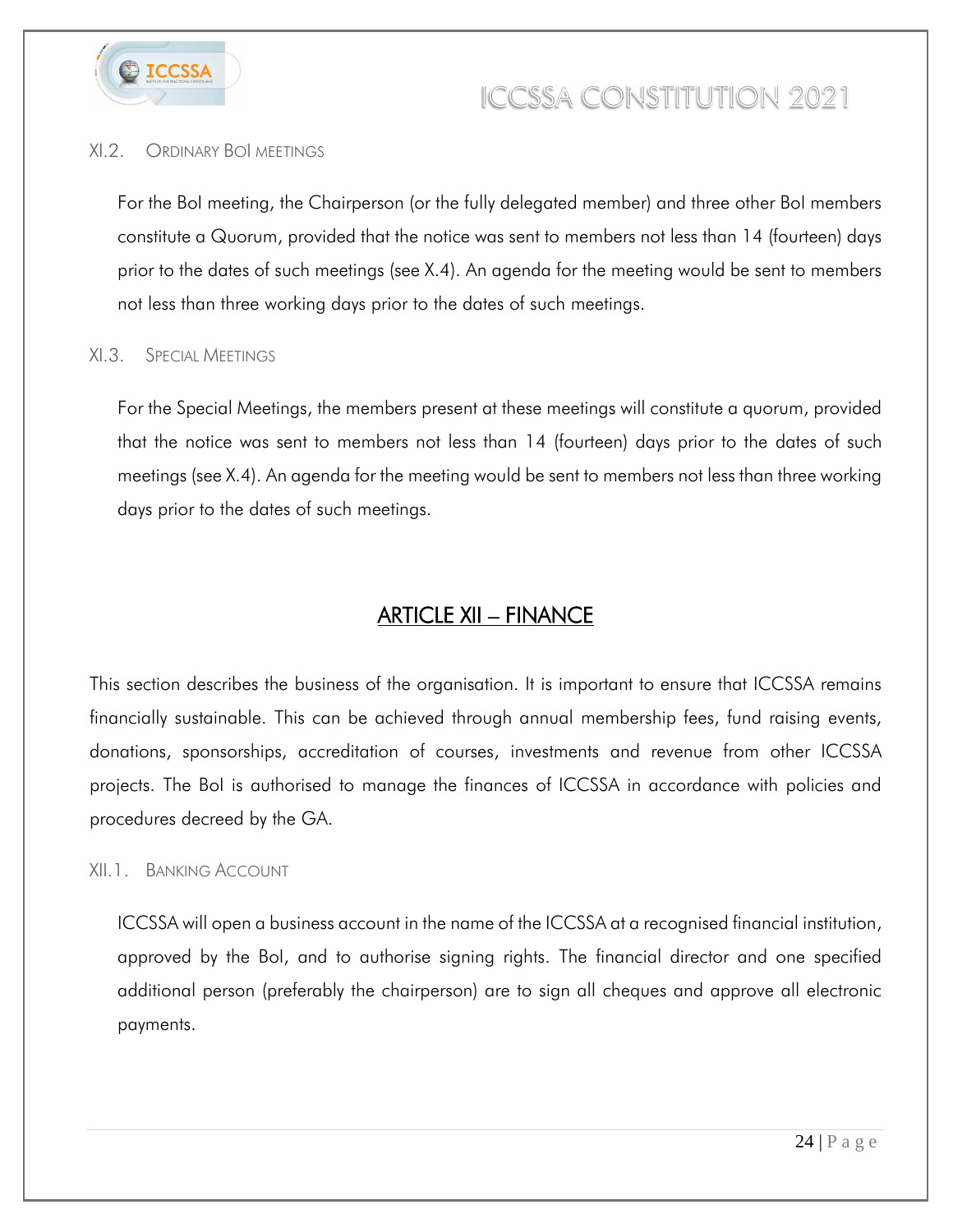

#### XII.2. INVESTMENT

ICCSSA is to invest any funds deemed to return value towards ICCSSA, approved by the BoI.

XII.3. AUDITORS

ICCSSA will appoint a reputable audit company, approved by the BoI, to ensure good financial governance.

### ARTICLE XIII – RULES OF PROCEDURE

<span id="page-24-0"></span>XIII.1. MEETINGS

Refer to Article X

XIII.2. ATTENDANCE

Members of BoI, BoT, DC, AC, MC, ARC, MkC, SCC, CPDC and ACC: apologies required if unable to attend. Failure to attend three (3) consecutive committee or sub-committee meetings, without a formal written justified explanation to the Board of Institute (BoI), will result in the dismissal of the board member from the BoI.

#### XIII.3. AMENDMENTS

The Constitution may be revised every three years or if there is a justification and approval from the BoI to revise sooner. Any recommendations by ICCSSA members to amend ICCSSA's Constitution are to be submitted to the Secretary in writing (including email) at least eight weeks before a GA for debate. Any amendments to ICCSSA's Constitution by the BoI are to be submitted by the Secretary to the members in writing (including email) at least four weeks before a GA for debate. Responses from ICCSSA members regarding the changes to ICCSSA's Constitution by the BoI should be received by the Secretary at least seven working days, in writing (including email), prior to the GA.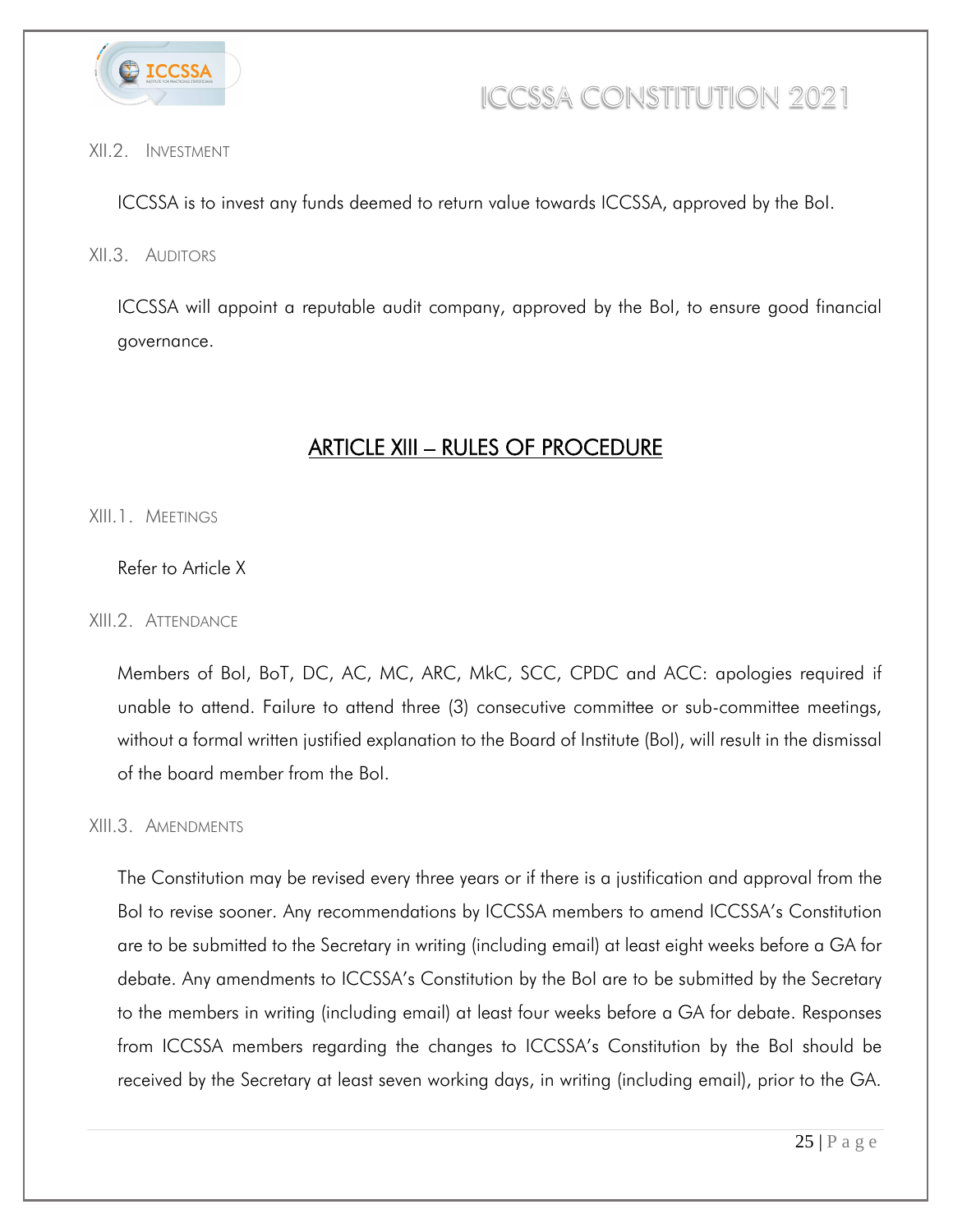

The Bye-Laws are the procedures and operations of the Constitution and will therefore be a living document with regular updates. The most recent update of the Bye-Laws will be placed on ICCSSA's official website, namely, [http://www.iccssa.org.za.](http://www.iccssa.org.za/)

### ARTICLE XIV – CODE OF CONDUCT AND CODE OF ETHICS

<span id="page-25-0"></span>The purpose of Code of Conduct and Code of Ethics is:

- To provide the statistical fraternity with a set of guidelines and principles in order to assist individual practising statisticians to go about their legitimate business within bounds of behaviour which are accepted by their fellow peers.
- To articulate shared values and experience that can contribute to the member's individual ethical judgments and decisions. These individual judgments and decisions arise within a variety of academic, economic, cultural, legal and political settings. In fields such as education, economics, psychology, sociology, medicine, whose practitioners have adopted ethical conventions, those conventions may also influence the conduct of members of the Institute within those endeavours.
- To offer a background against which a member of the Institute may make informed and deliberative choices, especially when imperatives appear to be in conflict. The Code does not seek to impose any particular set of actions or priorities that take no account of context.
- To enable explicit, balanced and sensitive competence, characterised by respect, integrity, expertise and accountability.

Members shall subscribe to a professional Code of Conduct and abide to ICCSSA's Code of Ethics. It should be acknowledged that a practicing statistician has to abide by several Codes of Conduct, depending on the field of practice. It is also acknowledged that a number of ICCSSA members are SASA and SACNASP members and since each of these organisations have their own Code of Conduct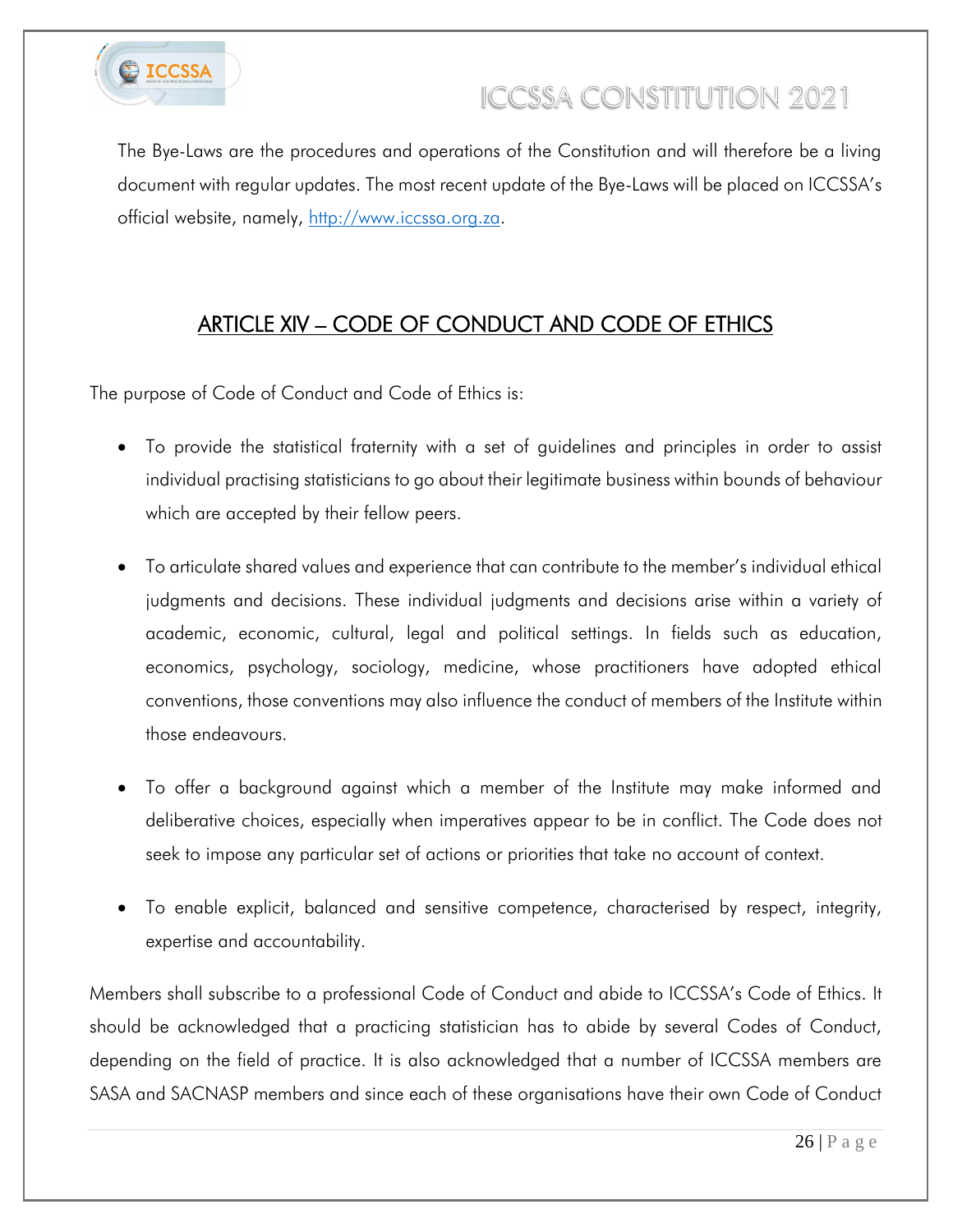

or Code of Ethics, ICCSSA needs to ensure members abide by these organisations Code of Conduct and Code of Ethics. Guidelines for Code of Conduct (taken from SASA Constitution 2010 & 2015) and Code of Ethics (in concordance with SACNASP's Natural Scientific Professions Act No.27 of 2003, with particular reference to Section 27) are provided below.

#### XIV.1. CODE OF CONDUCT

#### XIV.1.1 Society and the Public Interest

 $XIV.1.1.1$  Members of the Institute seek to ensure that within their chosen fields of work or specialisation, they have appropriate knowledge and understanding of relevant legislation, regulations and standards governing those domains. Members also seek to comply with such requirements wherever relevant in their work.

XIV.1.1.2 Members of the Institute in their professional practice will have regard to basic human rights and avoid any actions that adversely affect those rights.

XIV.1.1.3 Members of the Institute consider and explore any likely consequences of collecting and disseminating various types of data. Members make efforts to guard against predictable misinterpretation or misuse of data and findings of any study.

XIV.1.1.4 Members of the Institute seek to promote and preserve the public confidence in statistical sciences. Members ensure accurate and correct description of their results, including both the inherent uncertainty and explanatory power of their data. Members alert potential users of the results to the limits of the reliability and applicability of those results.

XIV.1.1.5 Members of the Institute communicate findings to the benefit of the widest possible community, yet attempt to ensure no harm to any population subgroup. Adequate information is provided to permit a wider public to assess the methods, procedures, techniques, and findings independently.

XIV.1.2 Participants in experiments, surveys and observation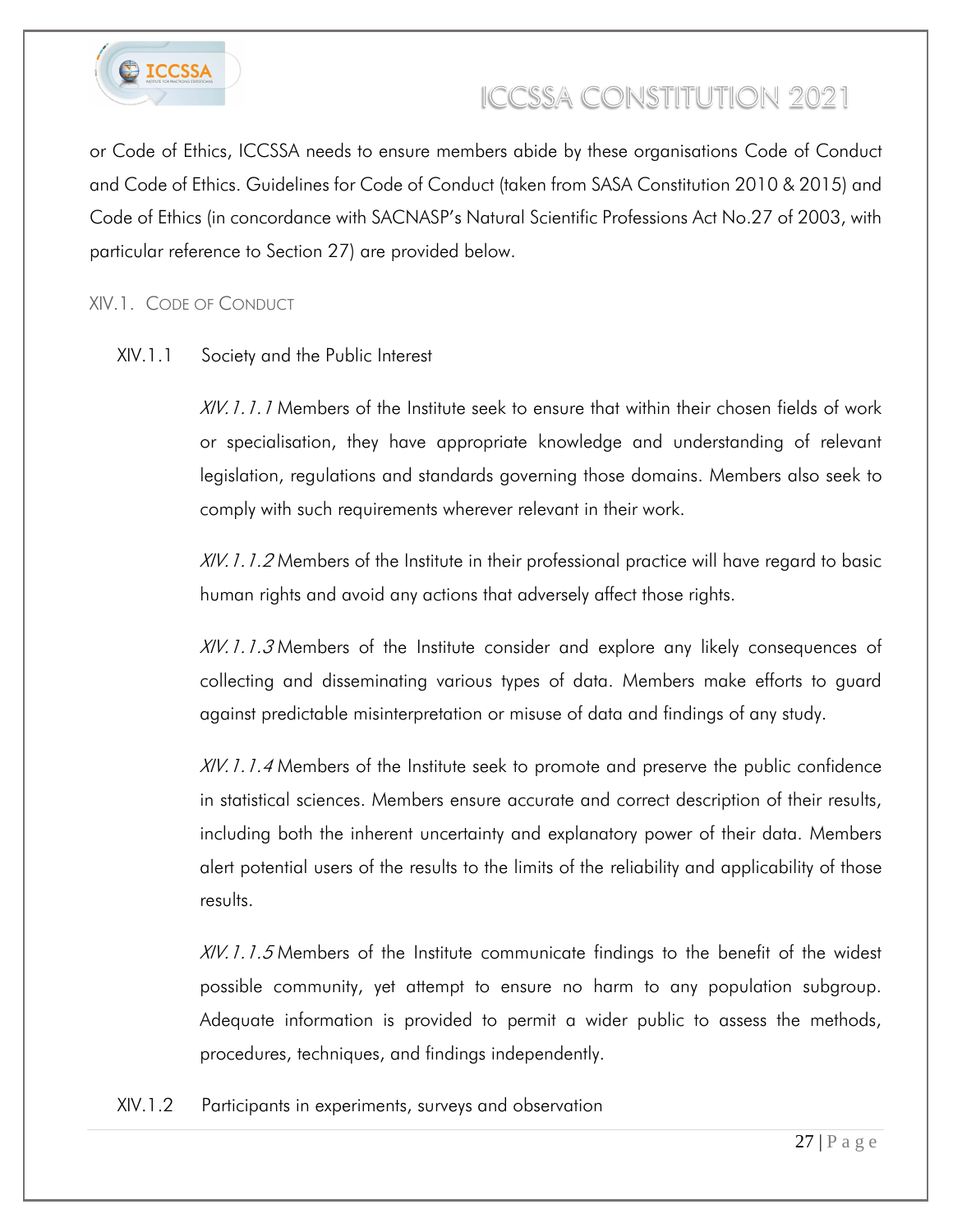

XIV.1.2.1 Members of the Institute are obliged to protect participants, individually and collectively, against harm that may arise from participation in a study. All forms of harm to participants, or to their relationships with their community or environments are to be avoided. This responsibility to minimise harm is not absolved by either a participant's consent or his/her legal obligation to participate in a study.

 $X/V.1.2.2$  Enquiries involving human participants, as far as practicable, are based on the freely given informed consent of participants, prior to inclusion and data collection. Information which might affect willingness to participate should not be withheld from a participant.

 $X/V.1.2.3$  The potentially intrusive nature of some forms of enquiry requires justification and prior notification of those participants likely to be affected.

XIV.1.2.4 The identities of all participants, whether cooperating or not, are kept confidential, whether or not confidentiality was pledged, unless prior consent for disclosure is explicitly obtained from specific participants.

XIV. 1.2.5 Appropriate measures are used to prevent data being published or released in any form that would allow a participant's identity to be disclosed or inferred. The necessary measures will address possible disclosure during any of data generation, recording, capture, storage, analysis and reporting phases.

#### XIV.1.3 The Profession

XIV.1.3.1 Members of the Institute uphold their professional integrity without fear or favour, only selecting and using methods designed to produce the most pertinent correct and precise results. Members present all the findings openly, completely, and in a transparent manner regardless of the outcomes or consequences. Members are particularly sensitive to the needs arising when findings that challenge a preferred outcome must be presented.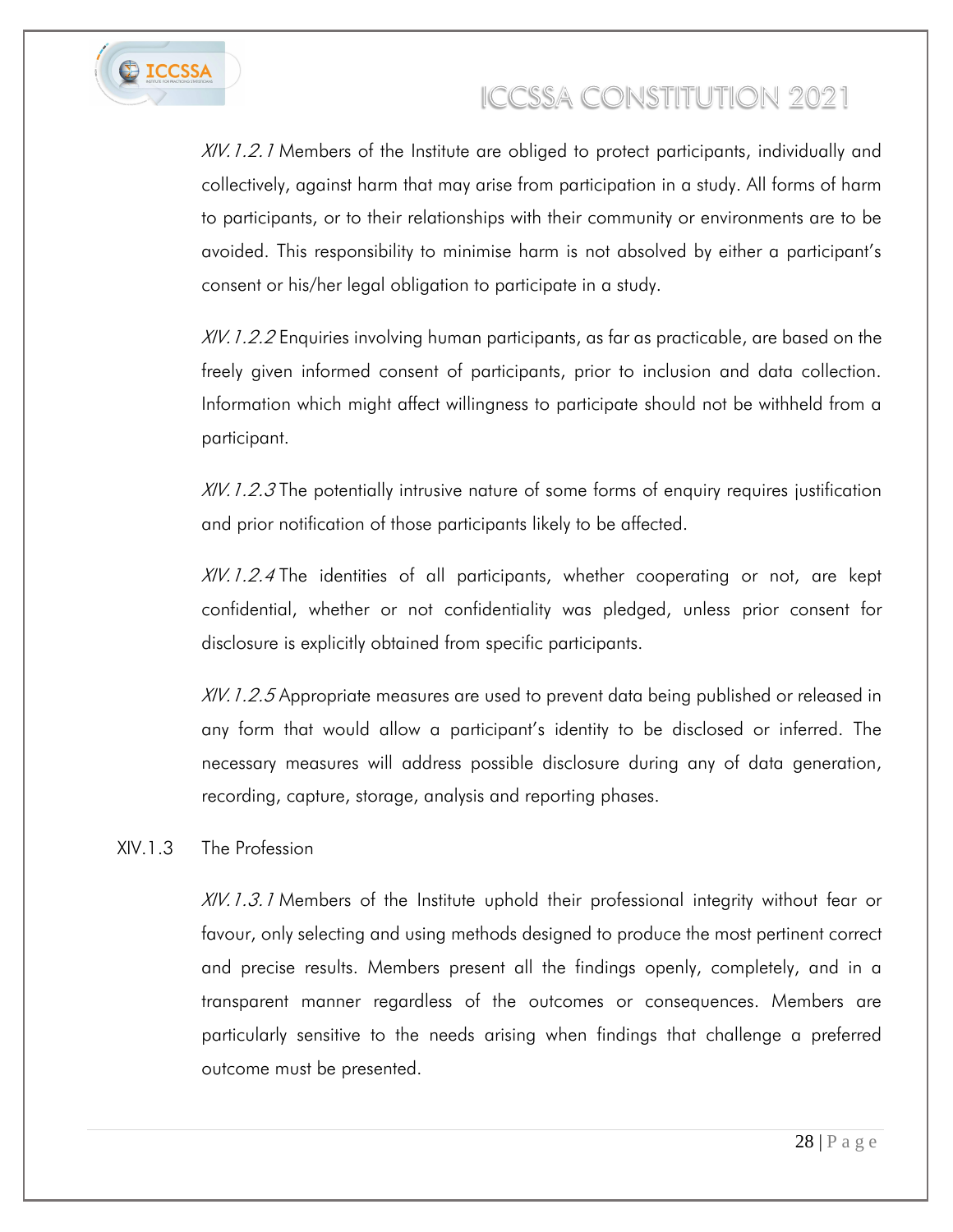

XIV.1.3.2 Members of the Institute seek to uphold the reputation of the profession and regularly upgrade their professional knowledge and skills, and maintain awareness of technological developments, procedures, and standards which are relevant to their field.

XIV.1.3.3 Members of the Institute encourage and support colleagues in their professional development and, where possible, provide opportunities for the development of new entrants to the profession.

XIV.1.3.4 Members of the Institute act with integrity towards colleagues and fellow members and towards statisticians of other professions with whom they collaborate in a professional capacity. Members avoid engaging in any activity which is incompatible with their professional status.

XIV. 1.3.5 Members of the Institute only offer to do work or provide service which is within their professional competence and do not lay claim to any level of competence which they do not possess. Any professional opinion which a member is asked to give will be objective and reliable.

XIV.1.3.6 Members of the Institute accept professional responsibility for their work and for the work of subordinates and associates under their direction.

XIV.1.3.7 Standards of integrity required of a professional statistician do not normally conflict with the interests of a client or employer. Members of the Institute aim to avoid any such conflict and will clearly advise an employer or client of any such potential or actual conflict. If the conflict cannot be resolved satisfactorily, the public interest and professional standards must be paramount.

XIV.1.3.8 Members of the Institute acting in private practice, or acting independently of salaried employment, have the right of disengagement in the face of a dilemma involving professional standards or conscience. In such a case, ICCSSA will not hold the member responsible for the disengagement but also the client has no right to hold ICCSSA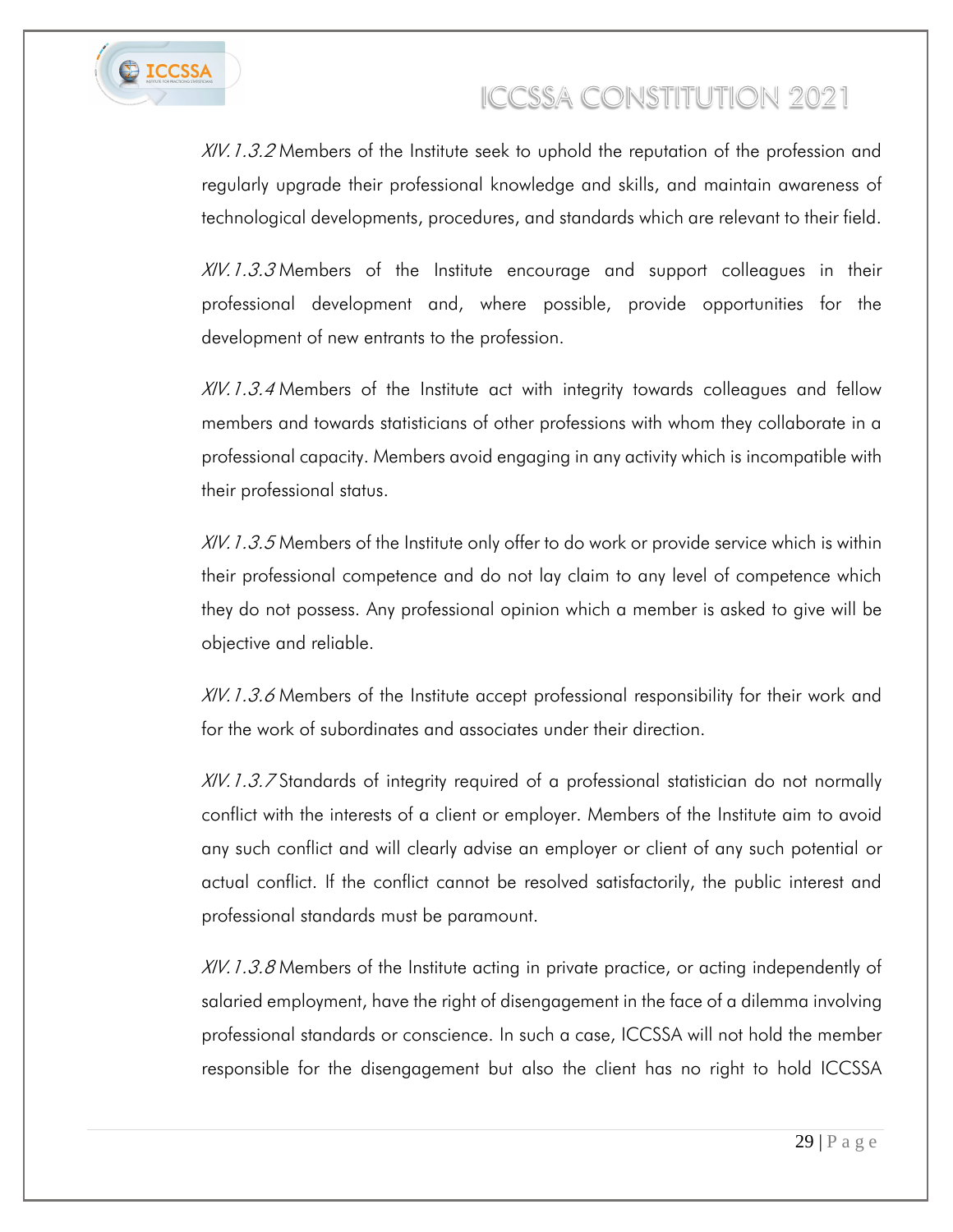

responsible for the member's disengagement and no legal claim can be held against ICCSSA by the client.

XIV.1.3.9 Members of the Institute in salaried employment, who are in serious conflict with their employer over a matter of professional standards or conscience, notify the employer in writing of the contentious circumstances. If members are unable to resolve the conflict to their satisfaction, they are advised to refer the matter to ICCSSA, which will advise and take such action as seems appropriate.

XIV.1.3.10 Members of the Institute seek to advance public knowledge and understanding of statistics and to counter false or misleading statements which are detrimental to the profession.

XIV.1.3.11 Members of the Institute do not make any public statement in their professional capacity unless properly qualified and, where appropriate, authorised to do so, having due regard to the likely consequences of any such statement on others.

XIV.1.3.12 No member will cast doubt upon the professional competence of another statistician without good cause.

XIV. 1.3.13 Members of the Institute do not speak in the name of the ICCSSA without the authorisation from the BoI.

XIV.1.4 Employers, Clients, and Funders

XIV.1.4.1 Members of the Institute conduct their work with due care and diligence in accordance with the requirements of the employer or client. If any professional scientific judgement is overruled, members will explicitly indicate likely consequences of such decisions.

XIV. 1.4.2 Members of the Institute do not disclose, nor authorise to be disclosed, nor use for personal gain nor to benefit a third party, any confidential information acquired in the course of professional practice, except with prior written permission of the employer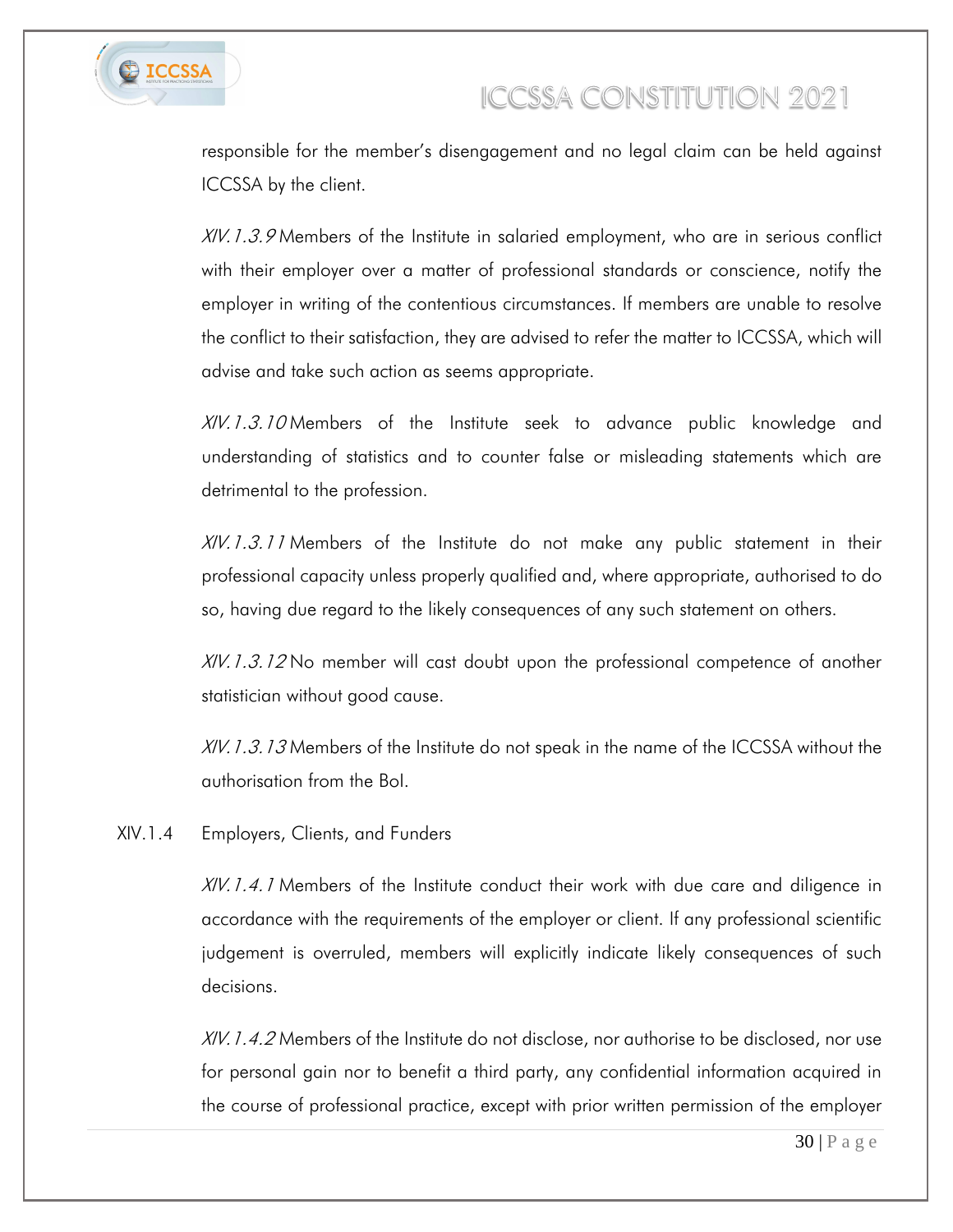

or client, or at the direction of a court of law. Members seek to avoid being put in a position where they may become privy to or party to activities, or information concerning activities, which would conflict with their responsibilities to uphold the public interest, as in XI.1.1.1 and XI.1.1.2 above.

XIV. 1.4.3 Members of the Institute do not purport to exercise independent judgement on behalf of an employer or client on any product or service in which they knowingly have any interest, financial or otherwise.

XIV.1.4.4 Members of the Institute do not allow any misleading summary of data to be issued in their name. In particular, explicit statements will generally be provided about the assumptions made when selecting a method of analysis. Subsequent statistical analysis may need to be amplified by a description of the way the data were selected, and the way any apparently erroneous data were corrected or rejected. Views or opinions based on general knowledge or belief are clearly distinguished from views or opinions derived from the statistical analyses being reported.

XIV.1.4.5 The respective obligations, roles and responsibilities of employer, client, or funder and member of the Institute should be specified explicitly and fully understood in advance. In providing advice or guidance, members should take care to stay within their area of competence, and seek advice, as appropriate, from other statisticians with the relevant expertise.

XIV.1.4.6 Members of the Institute will consider available methods and procedures for addressing a proposed inquiry and provide an impartial assessment to the employer, client, or funder of the respective merits and limitations of alternatives, along with the proposed method.

#### XIV.1.5 Colleagues, Mentors and Students

XIV. 1.5.1 Members of the Institute acknowledge the precedence of earlier work of other scholars or writers in their own research publications, communications and teaching.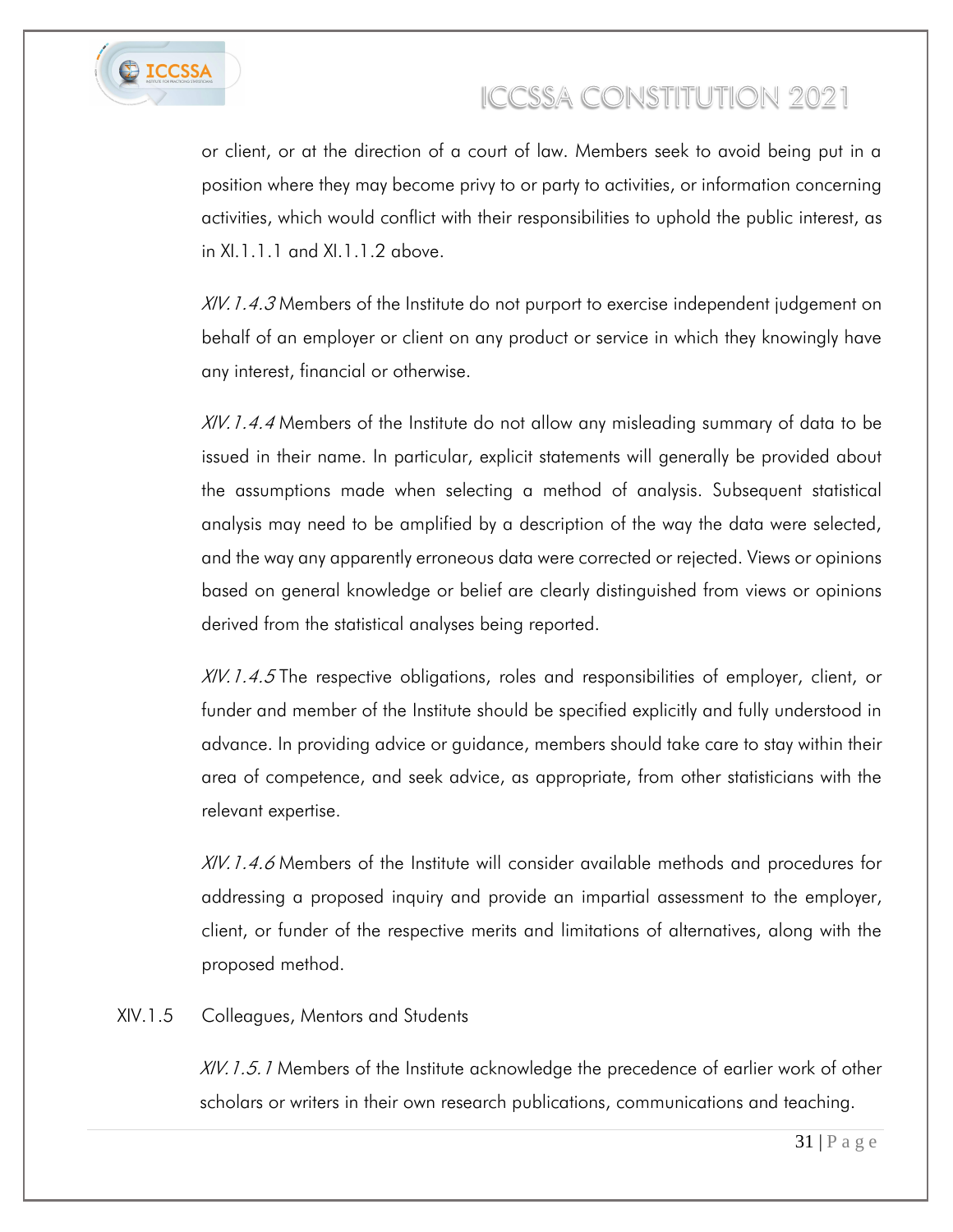

XIV. 1.5.2 Members of the Institute acknowledge all contributors to journal publications, and where appropriate contributions warrant co-authorship, invite colleagues, mentors or students to accept that status.

XIV.1.5.3 Members of the Institute make opportunities available to newer or younger students or practitioners of the discipline.

XIV. 1.5.4 Members of the Institute advocate and defend ethical principles in all dealings with colleagues, mentors and students.

#### XIV.2. CODE OF ETHICS

- XIV.2.1 Certificated and Chartered Statisticians may not, without satisfactory reasons, destroy, or dispose of or knowingly allow any other persons to destroy or dispose of, any information within a period of 5 years after the completion of the work concerned. "Information" pertains to data (acquired or stored or used in electronic form or otherwise), processed data in forms of documents, reports, records, calculations, computations that form part of the work concerned. "Work" refers to any work pertaining to the statistical science normally carried out by a Certificated or Chartered Statistician.
- XIV.2.2 Certificated and Chartered Statisticians may not divulge any information prepared by them for their employer without the latter's consent, unless decided by a Court of Law.
- XIV.2.3 Certificated Statisticians may not sign off reports of any sorts without the adjoined signature of a Chartered Statistician.
- XIV.2.4 ICCSSA reserves the right to provide (or not) professional indemnity insurance cover for Chartered Statisticians, from time to time and this function will be managed by the BoI.
- XIV.2.5 Chartered Statisticians must provide adequate mentorship towards Certificated Statisticians, whenever possible.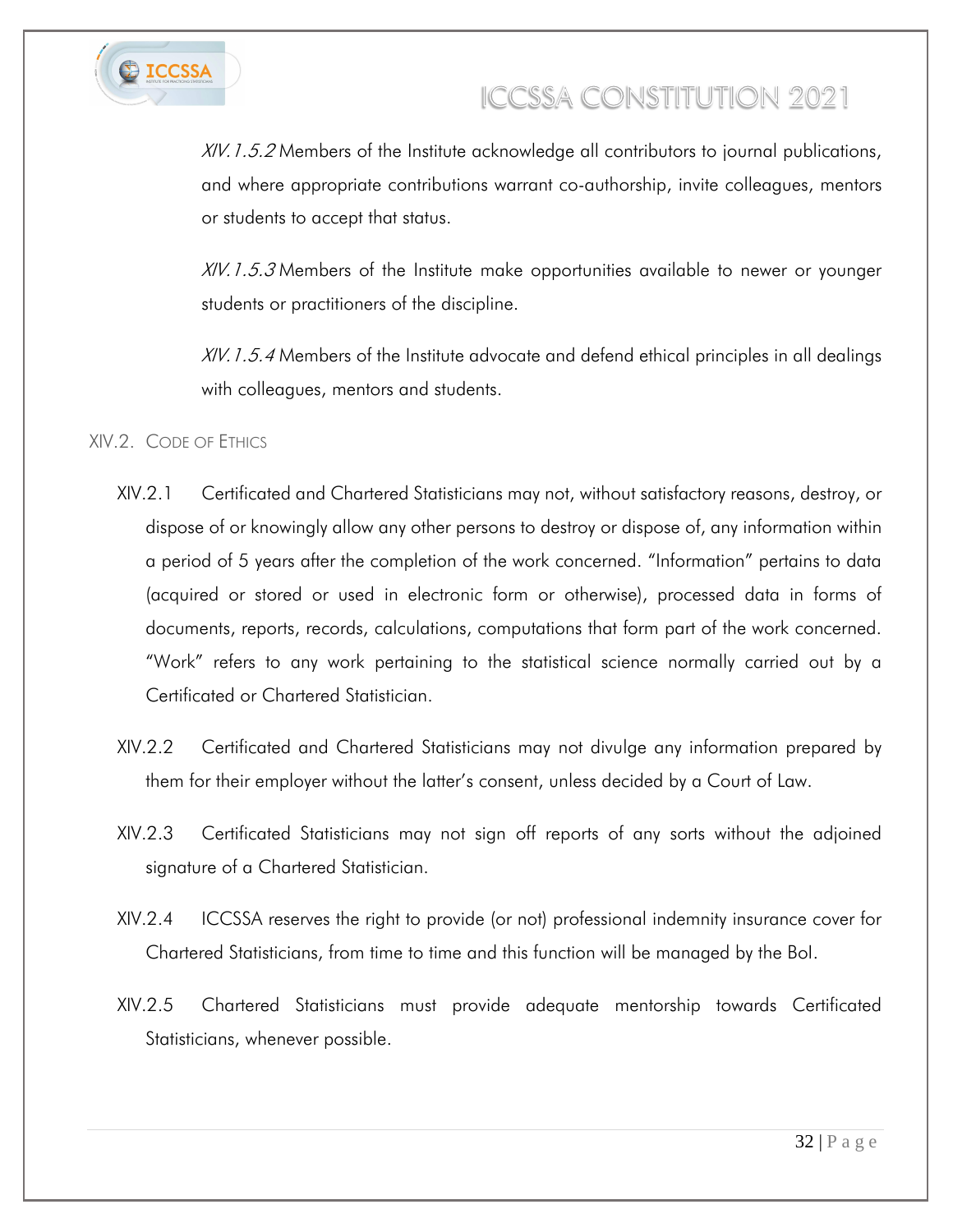

XIV.2.6 The Charters and Certificates remain the property of ICCSSA and they may not be altered or destroyed.

### ARTICLE XV – CONTINUOUS PROFESSIONAL DEVELOPMENT

<span id="page-32-0"></span>XV.1. PREMISE

ICCSSA recognises that the Chartered and Certificated Statisticians need to continuously develop themselves through various activities of professional development. The professional status in an industry is underpinned by a body of scientific knowledge and the application of that knowledge in the real world of work.

The Chartered and Certificated Statisticians sets an industry standard of professional competence gained through formal study and informal learning processes. The Chartered and Certificated Statisticians, therefore, must maintain their professional status through a process of continuous learning and professional development.

ICCSSA defines Continuous Professional Development (CPD) as the systematic improvement and maintenance of knowledge and skills, as well as the development of personal qualities of the Chartered Statistician and Certificated Statistician necessary for the execution of the professional and technical duties throughout their careers in Statistics.

The CPD Program does not apply to Associated members.

The Continuous Professional Development Committee (CPDC) will manage and administer the CPD program of ICCSSA and maintain a set of minimum CPD program requirements which members should adhere to. The CPDC will provide feedback to the BoI regarding the compliance of members to the minimum requirements of the CPD Program of ICCSSA.

The CPD program procedural information is documented within the ICCSSA Bye-Laws.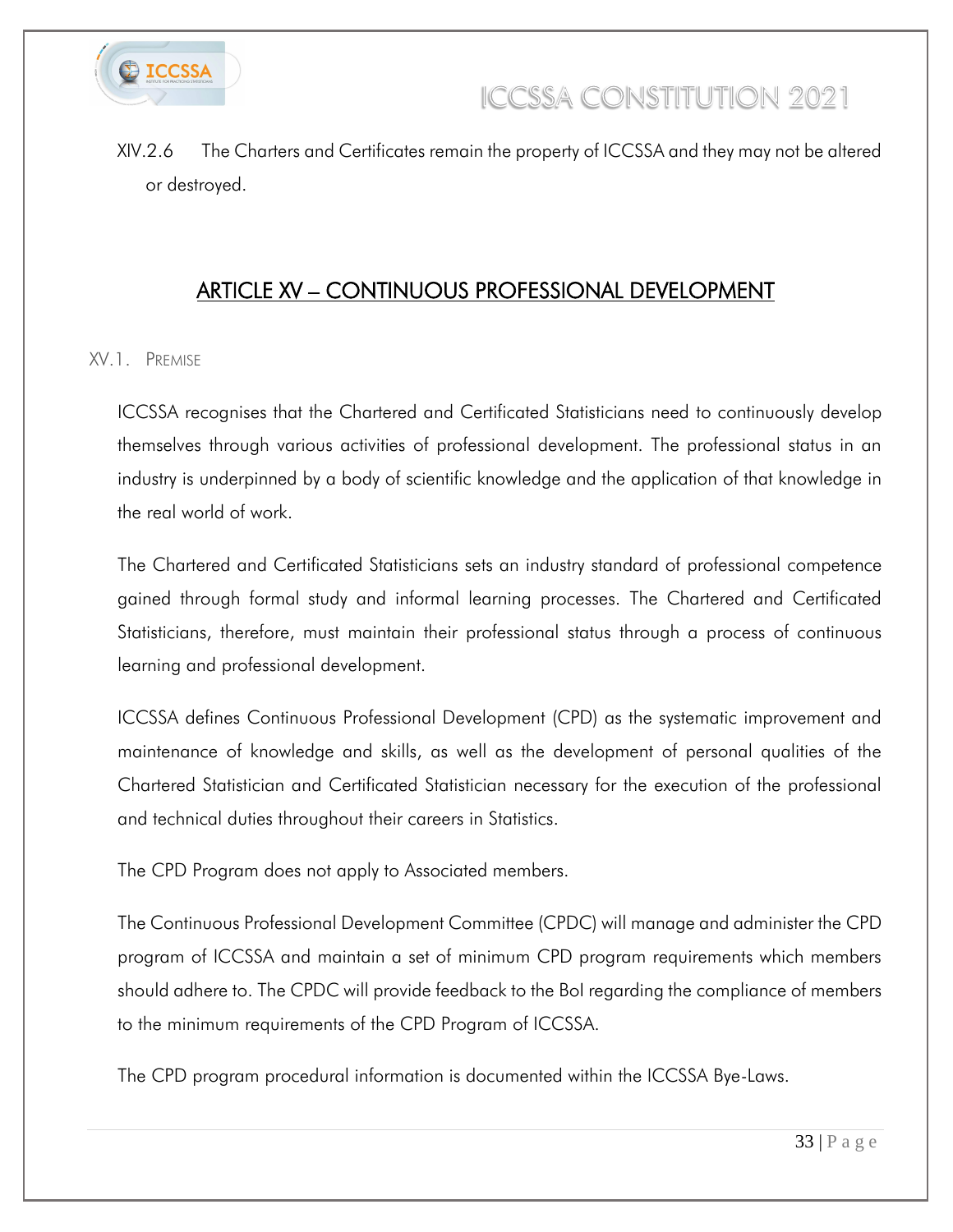

The CPD Program will be managed within CPD cycles. A Chartered member will follow a three year CPD program cycle and should complete activities within the following categories:

- Category 1: Active involvement in the Statistical profession and industry this category covers statistical work activities that are performed when carrying out professional responsibilities in the course of normal daily work and also attending relevant conferences and seminars.
- Category 2: Membership to associated organisations.
- Category 3: Development this category covers all developmental activities such as formal courses, workshops and colloquiums which have been validated and awarded CPD credits by the Course Accreditation Committee of ICCSSA. Courses supplied by accredited tertiary institutions (e.g. a university) are automatically validated in this category.
- Category 4: Transfer of statistical or specific related knowledge to the member's Field of Practice – this category is to recognise the transfer of knowledge to both ICCSSA members and the general public through formal or informal processes. The knowledge transfer category also makes provision where the knowledge transfer was performed by means of acting as speakers or presenters at conferences and seminars.

A Certificated member will follow a two year CPD program cycle and should complete activities within the following categories:

- Category 1: Active involvement in the Statistical profession and industry this category covers statistical work activities that are performed when carrying out professional responsibilities in the course of normal daily work and also attending relevant conferences and seminars.
- Category 2: Membership to associated organisations.
- Category 3: Development this category covers all developmental activities such as formal courses, workshops and colloquiums which have been validated and awarded CPD credits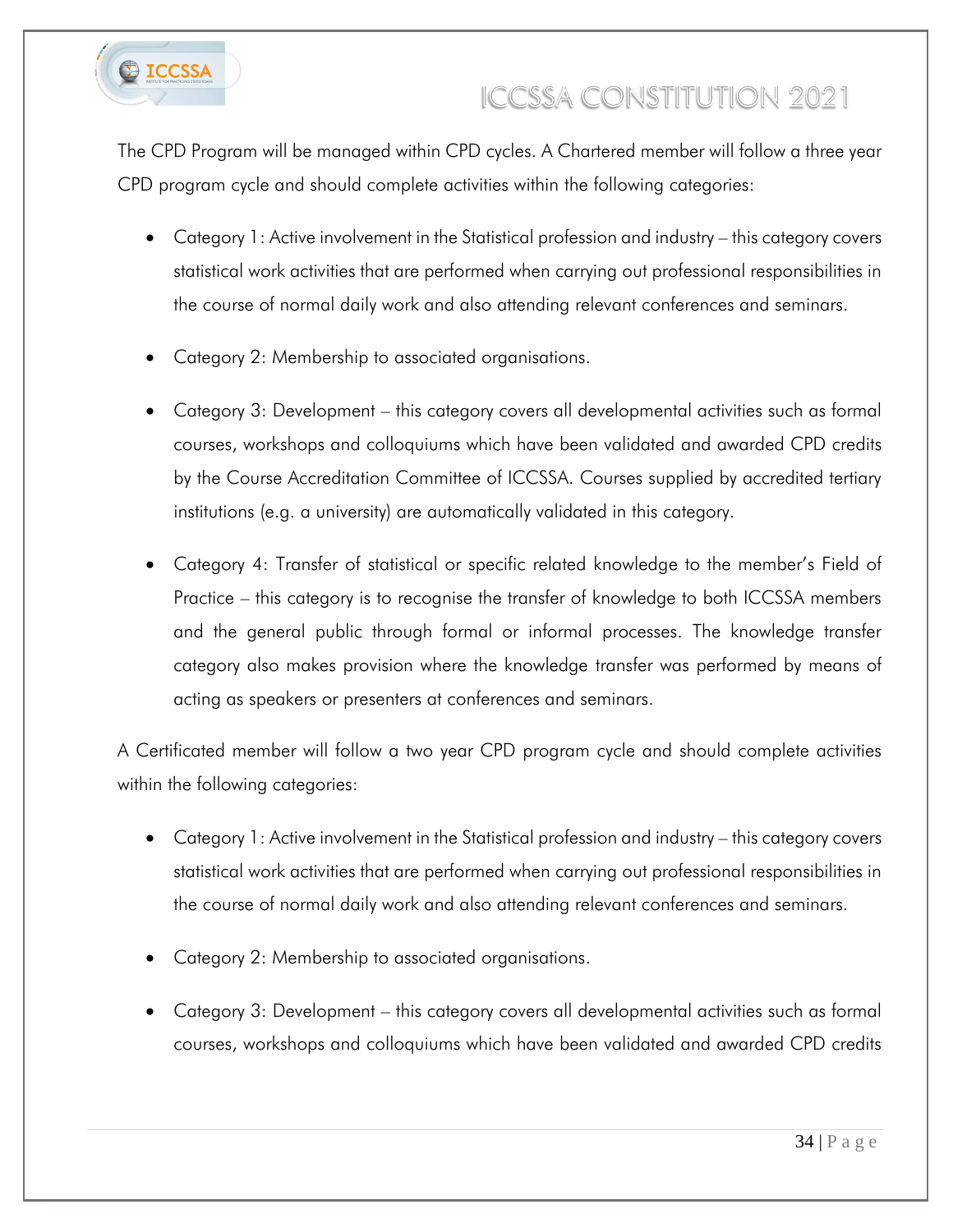

by the Course Accreditation Committee of ICCSSA. Courses supplied by accredited tertiary institutions (e.g. a university) are automatically validated in this category.

The members are responsible for obtaining CPD program information from the ICCSSA website, ICCSSA Administrative Officer or Secretary to ensure they remain compliant to the CPD program.

### ARTICLE XVI – ACCREDITATION OF COURSES

<span id="page-34-0"></span>ICCSSA accredits training courses in an effort to ensure the availability of professional courses of an appropriate technical quality. The Continuous Professional Development (CPD) program of ICCSSA depends on the availability of high quality training courses to facilitate the development of its members.

The Accreditation of Courses Committee (ACC) will manage and administer the Course Accreditation process of ICCSSA. The ACC will provide feedback to the BoI regarding Accredited Courses.

The nature of the accredited courses needs to be statistical and/or relevant to the statistician in its Field of Practice. The presenter of the course needs to have appropriate knowledge of statistics and be a registered Certificated or Chartered member with ICCSSA.

Course accreditation is done for a specific term as per the ACC approval which may not exceed 12 (twelve) months and will need to be renewed at the end of the term.

The accreditation of courses process and rules are explained in the ICCSSA Bye-Laws.

### ARTICLE XVII – AMENDMENTS AND RATIFICATION

<span id="page-34-1"></span>Amendments to the Constitution may be proposed by either the BoI or voting members of ICCSSA selected as a subcommittee representing the BoI. Consent by two-thirds (2/3) of the voting members forming the quorum (see XI.1) shall be necessary to approve amendments to this Constitution, provided